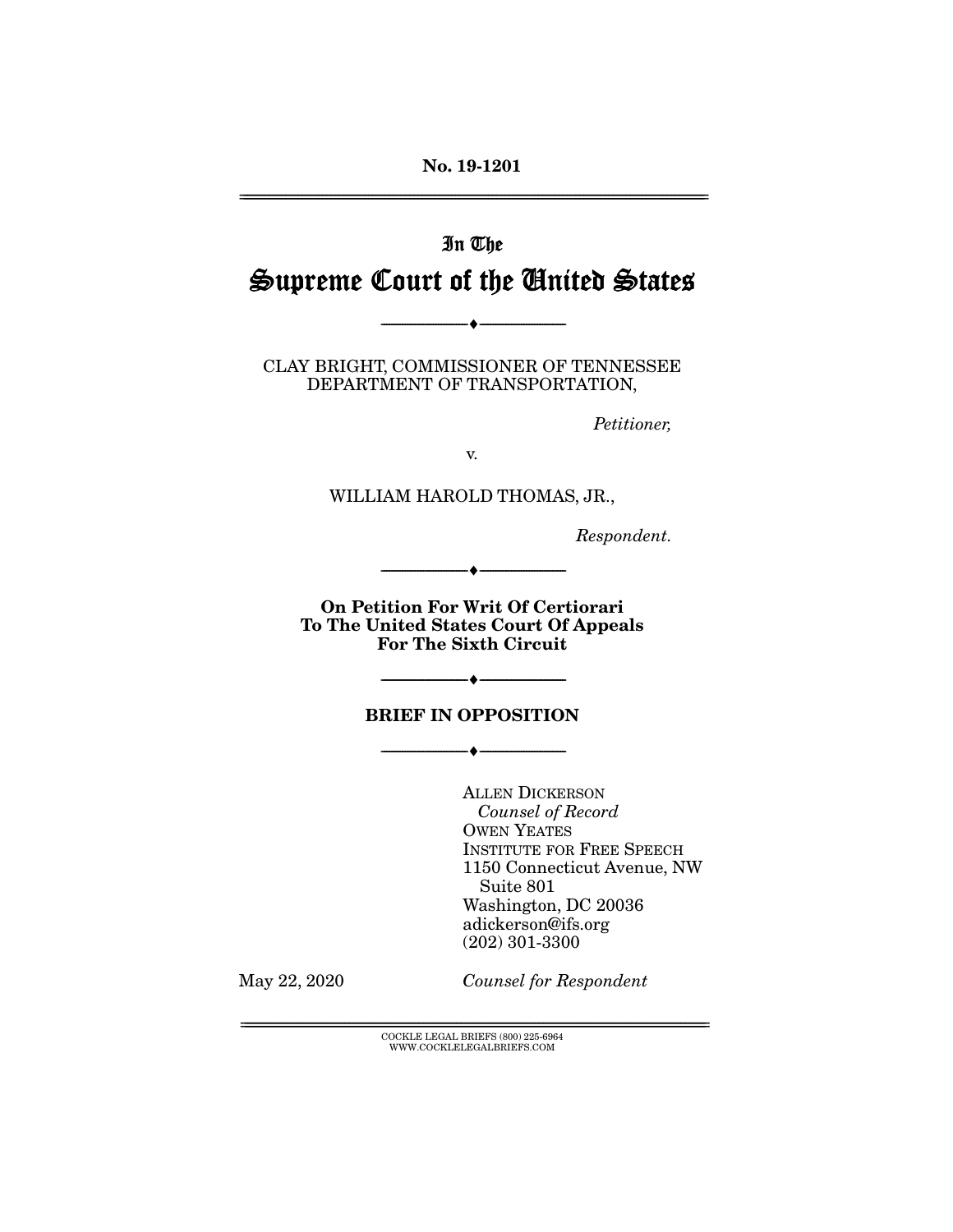#### **QUESTION PRESENTED**

 The State suggests that this case has created a crisis for billboard regulation, sowing confusion and "cast[ing] doubt on the constitutionality of a federal statute . . . as well as countless state and local laws, regulations, and ordinances." (Pet. 26-27) But far from invalidating a wide swath of sign regulations, the Sixth Circuit ruled only on a narrow, as-applied claim concerning noncommercial speech.

 Tennessee permits signs to be erected without a permit if they advertise activities, including commercial activities, occurring on the property where the sign is located. In that context, the court of appeals applied *Reed v. Town of Gilbert*, 135 S. Ct. 2218 (2015), to hold that the "Billboard Act's on-premises exception scheme is a content-based regulation of (restriction on) free speech," App. 13a, because Tennessee's law "draws distinctions based on the message a speaker conveys," *Reed*, 135 S. Ct. at 2227.

The question presented is:

Whether the court of appeals correctly held that the Tennessee Billboard Act's exception for on-premise speech, which restricts noncommercial speech in places where commercial speech is allowed, violates the First Amendment as applied to noncommercial messages.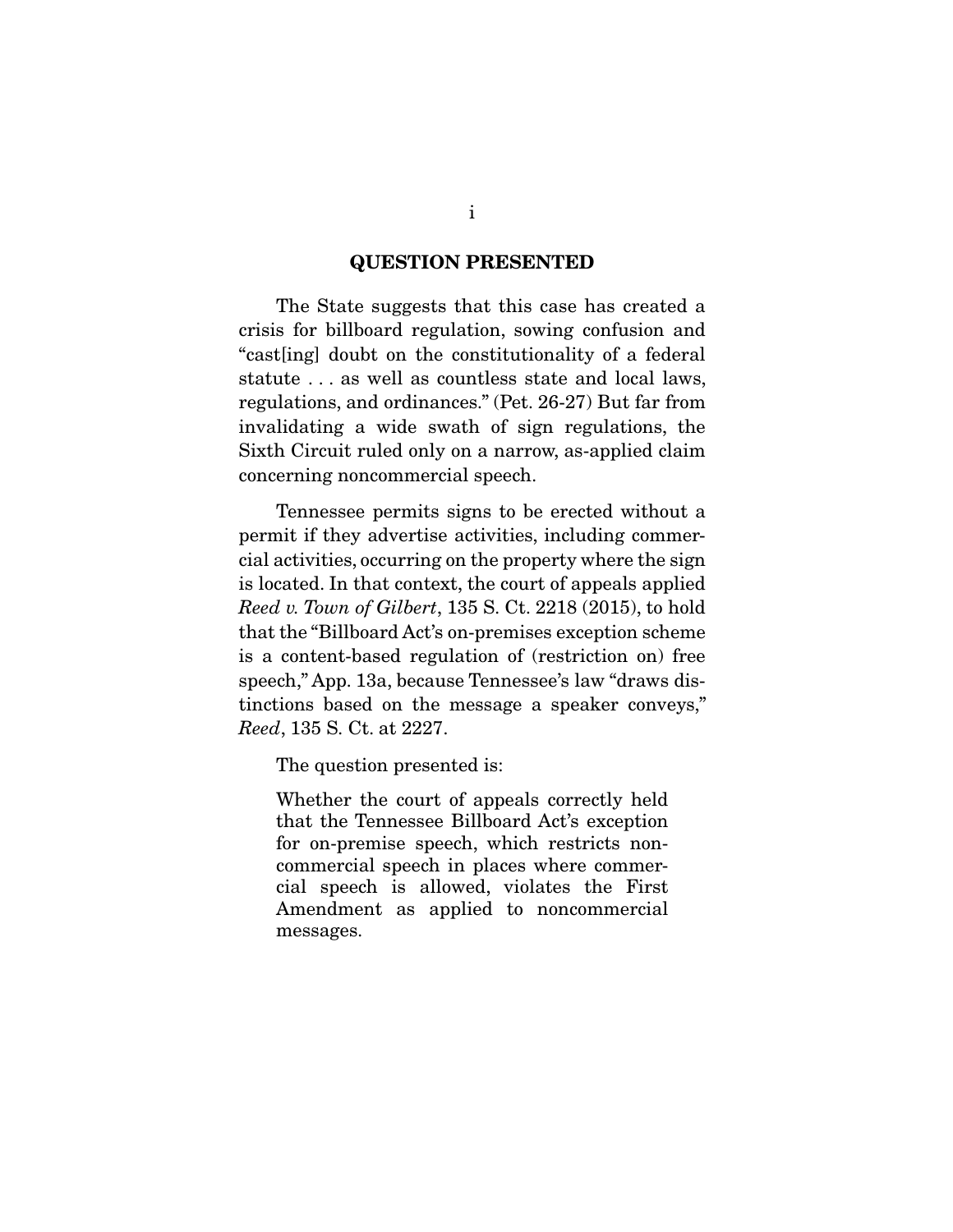# TABLE OF CONTENTS

|                                                                                                    | Page         |
|----------------------------------------------------------------------------------------------------|--------------|
|                                                                                                    | $\mathbf{I}$ |
|                                                                                                    | iii          |
|                                                                                                    | 1            |
|                                                                                                    | 1            |
|                                                                                                    | 5            |
| 1.<br>Tennessee has failed to show an important                                                    | 7            |
| Courts agree that <i>examining</i> the content<br>2.<br>of a sign's noncommercial message triggers | 11           |
| The State has not shown a post-Reed circuit<br>3.<br>split in decisions addressing noncommercial   | 15           |
| The decision below enforced Reed<br>$4_{\scriptscriptstyle{\perp}}$                                | 23           |
| Holding this case pending AAPC would not<br>5.                                                     | 26           |
|                                                                                                    | 27           |

### ii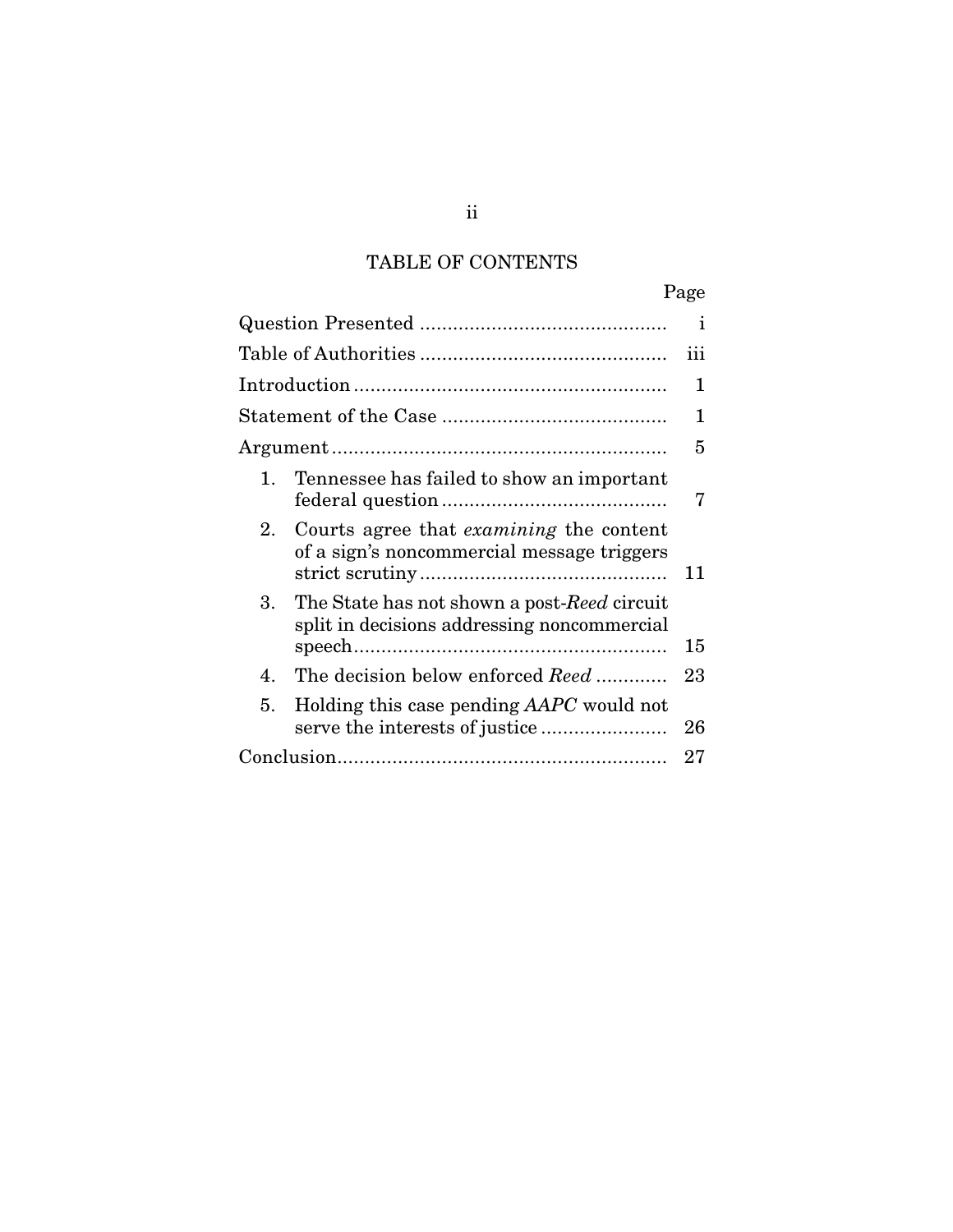# TABLE OF AUTHORITIES

# **CASES**

| Ackerley Commc'ns v. Somerville, 878 F.2d 513                                                        |
|------------------------------------------------------------------------------------------------------|
| Ackerley Commc'ns v. City of Cambridge, 88                                                           |
| Act Now to Stop War and End Racism Coal. v.                                                          |
| Adams Outdoor Advert. Ltd. P'ship v. Pa. Dep't<br>of Transp., 930 F.3d 199 (3d Cir. 2019) 14, 17, 18 |
| ArchitectureArt, LLC v. City of San Diego, 745 F.                                                    |
| ArchitectureArt, LLC v. City of San Diego, 231                                                       |
| Auspro Enters., LP v. Tex. Dep't of Transp., 506                                                     |
| Bruni v. City of Pittsburgh, 941 F.3d 73 (3d Cir.                                                    |
| Central Hudson Gas & Elec. Corp. v. Pub. Serv.<br>Comm'n, 447 U.S. 557 (1980) 18, 19, 21, 22         |
| Citizens for Free Speech, LLC v. Cty. of Alameda,                                                    |
| Collier v. City of Tacoma, 854 P.2d 1046 (Wash.                                                      |
| Contest Promotions, LLC v. City & Cty. of S.F.,<br>874 F.3d 597 (9th Cir. 2017) 18, 19               |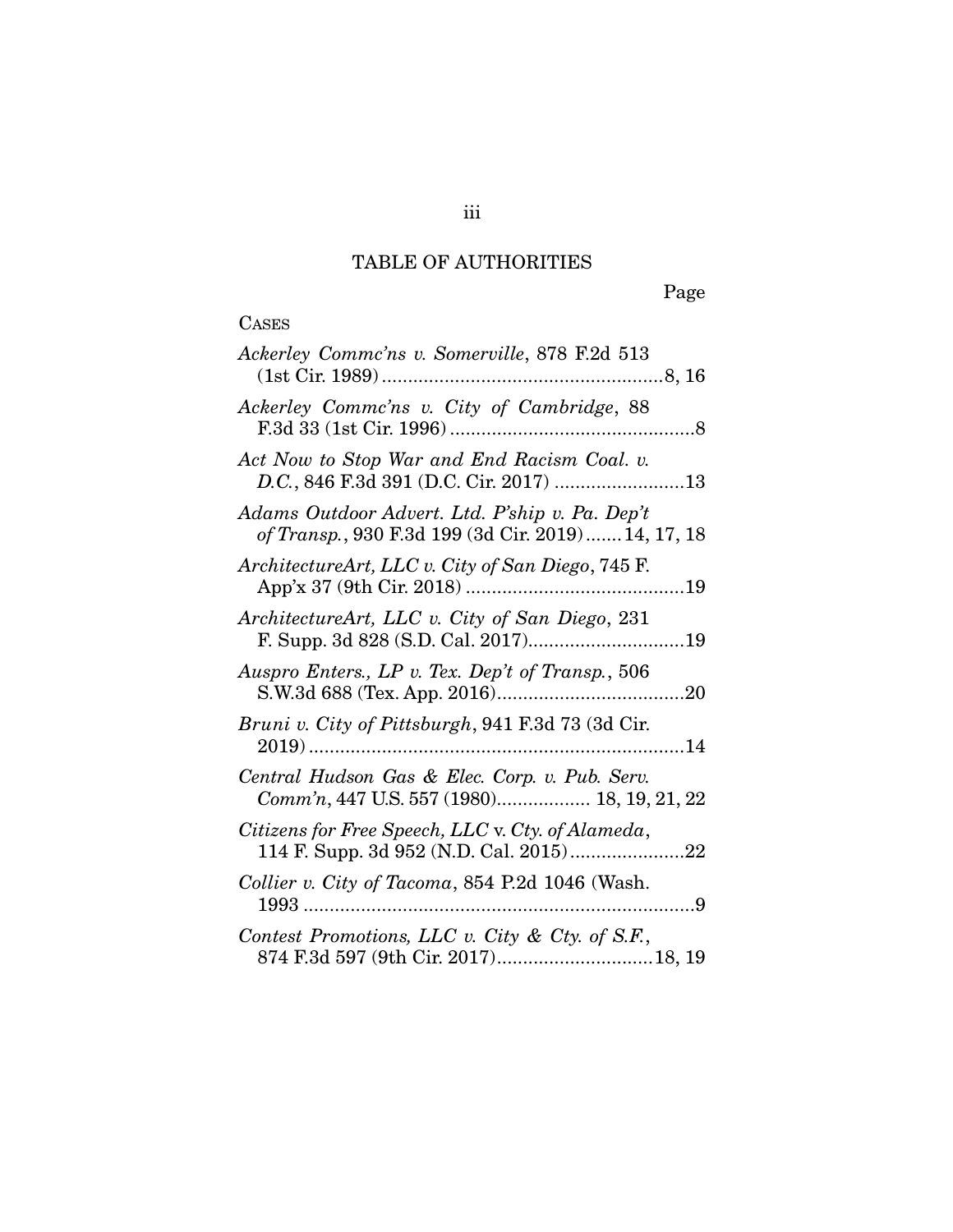| Coral Springs St. Sys. v. City of Sunrise, 371                                                            |
|-----------------------------------------------------------------------------------------------------------|
| Desert Outdoor Advert., Inc. v. City of Moreno Val-                                                       |
| Edwards v. Prime Inc., 602 F.3d 1276 (11th Cir.                                                           |
| Fed. Commc'ns Comm'n v. League of Women Vot-                                                              |
| Forsyth Cty. v. Nationalist Movement, 505 U.S.                                                            |
| GEFT Outdoor LLC v. Consol. City of Indianap-<br>olis and Cnty. of Marion, Ind., 187 F. Supp. 3d          |
| H.D.V.-Greektown, LLC v. City of Detroit, 568                                                             |
| Hill v. Colorado, 530 U.S. 703 (2000) 14                                                                  |
| John Donnelly & Sons v. Campbell, 639 F.2d 6                                                              |
| Kuchta v. Arisian, 187 A.3d 408 (Conn. 2018)20                                                            |
| Lamar Central Outdoor, LLC v. City of Los<br>Angeles, 199 Cal. Rptr. 3d 620 (Ct. App. 2016)22             |
| Lamb's Chapel v. Ctr. Moriches Union Free Sch.                                                            |
| L.D. Mgmt. Co. v. Thomas, No. 3:18-cv-722-JRW,<br>2020 U.S. Dist. LEXIS 72593 (W.D. Ky. Apr. 24,<br>22.23 |

iv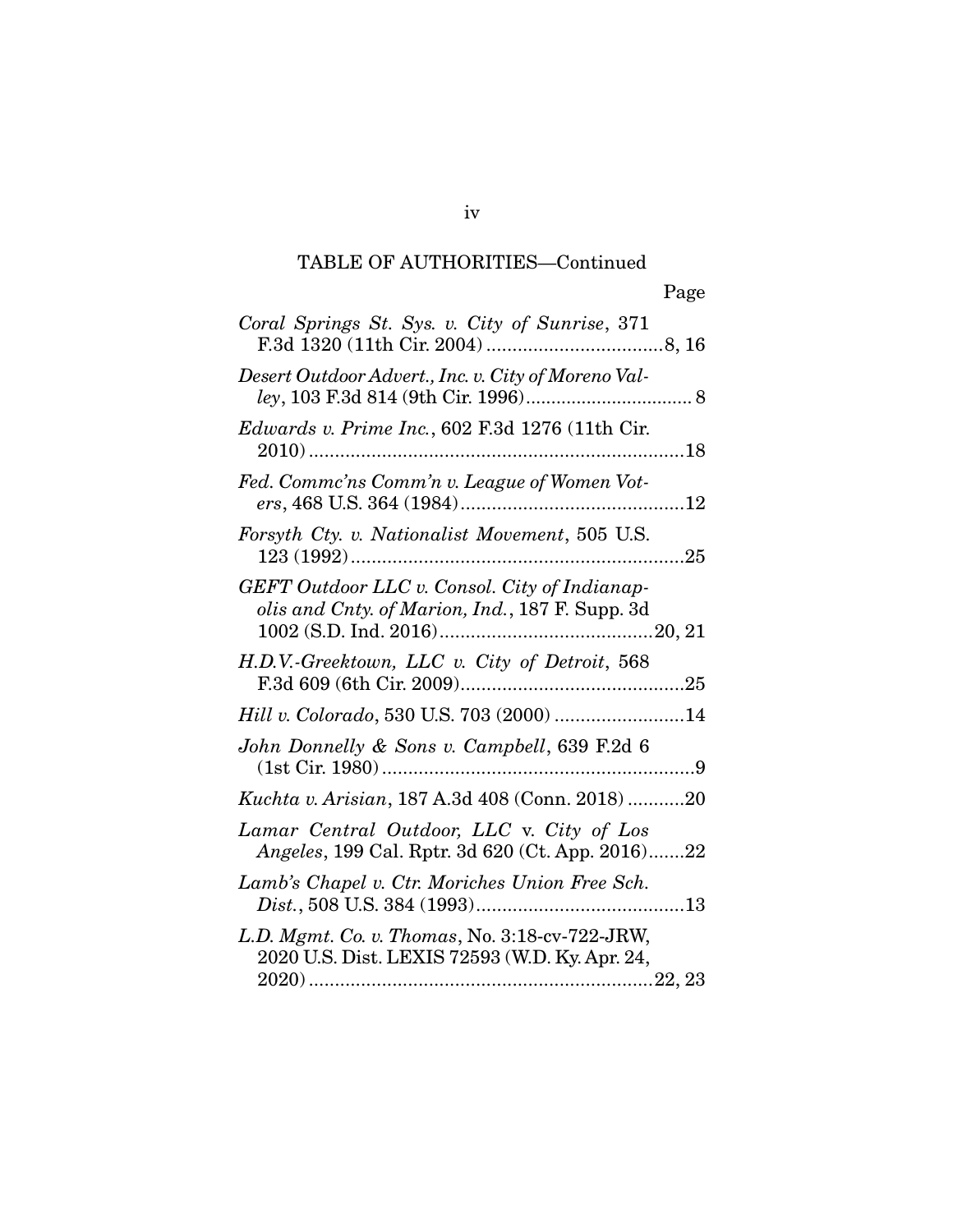| Lone Star Sec. & Video, Inc. v. City of L.A., 827                                                     |
|-------------------------------------------------------------------------------------------------------|
| Lucero v. Early, 873 F.3d 466 (4th Cir. 2017) 14, 17                                                  |
| Marks v. United States, 430 U.S. 188 (1977)25, 26                                                     |
| Mass. Ass'n of Private Career Sch. v. Healey, 159                                                     |
| McCullen v. Coakley, 573 U.S. 464                                                                     |
| Metromedia, Inc. v. City of San Diego, 453 U.S.                                                       |
| Ocheesee Creamery LLC v. Putnam, 851 F.3d                                                             |
| Outdoor Media Dimensions, Inc. v. Dep't of                                                            |
| Outdoor Media Grp., Inc. v. City of Beaumont,                                                         |
|                                                                                                       |
| Pursuing America's Greatness v. Fed. Election                                                         |
| Rappa v. New Castle Cty., 18 F.3d 1043 (3d Cir.                                                       |
| Reagan Nat'l Advert. of Austin, Inc. v. City of<br>Austin, 377 F. Supp. 3d 670 (W.D. Tex. 2019)13, 21 |
| Reagan Nat'l Advert. of Austin, Inc. v. City of<br>Cedar, 387 F. Supp. 3d 703 (W.D. Tex. 2019)21      |

v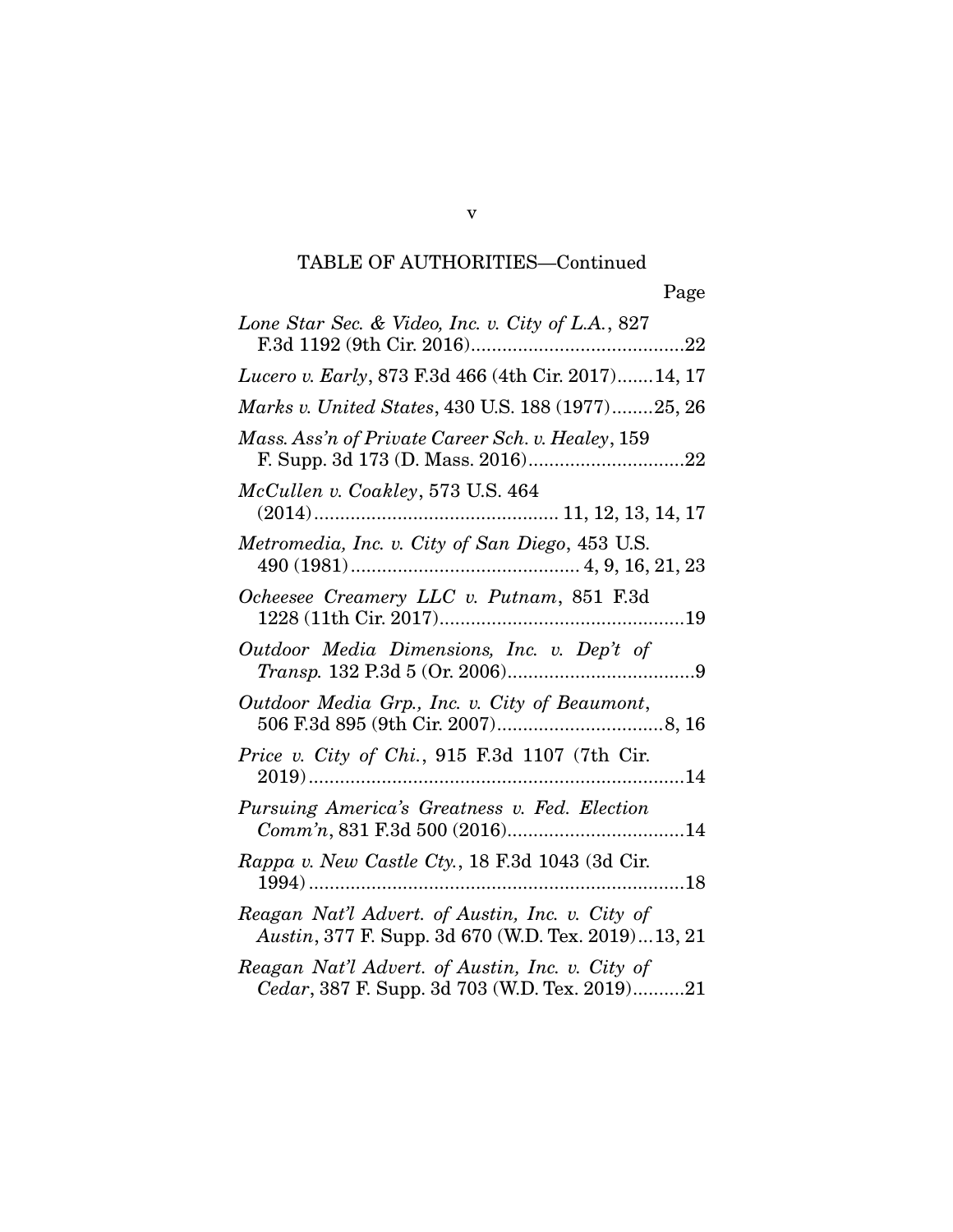| Recycle for Change v. City of Oakland, 856 F.3d                                                   |
|---------------------------------------------------------------------------------------------------|
| Reed v. Town of Gilbert, 707 F.3d 1057 (9th Cir.                                                  |
| Southlake Prop. Assocs. v. City of Morrow, 112                                                    |
| Survivors Network of Those Abused by Priests,<br>Inc. v. Joyce, 779 F.3d 785 (8th Cir. 2015)14    |
| Tex. Dep't of Transp. v. Auspro Enters., LP, No.<br>17-0041, 2018 Tex. LEXIS 298 (Apr. 6, 2018)20 |
| Wagner v. City of Garfield Heights, 135 S. Ct.                                                    |
| Wagner v. City of Garfield Heights, 577 F. App'x                                                  |
| Wagner v. City of Garfield Heights, 675 F. App'x                                                  |
| Wheeler v. Comm'r of Highways, 822 F.2d 586                                                       |
|                                                                                                   |

### **STATUTES**

vi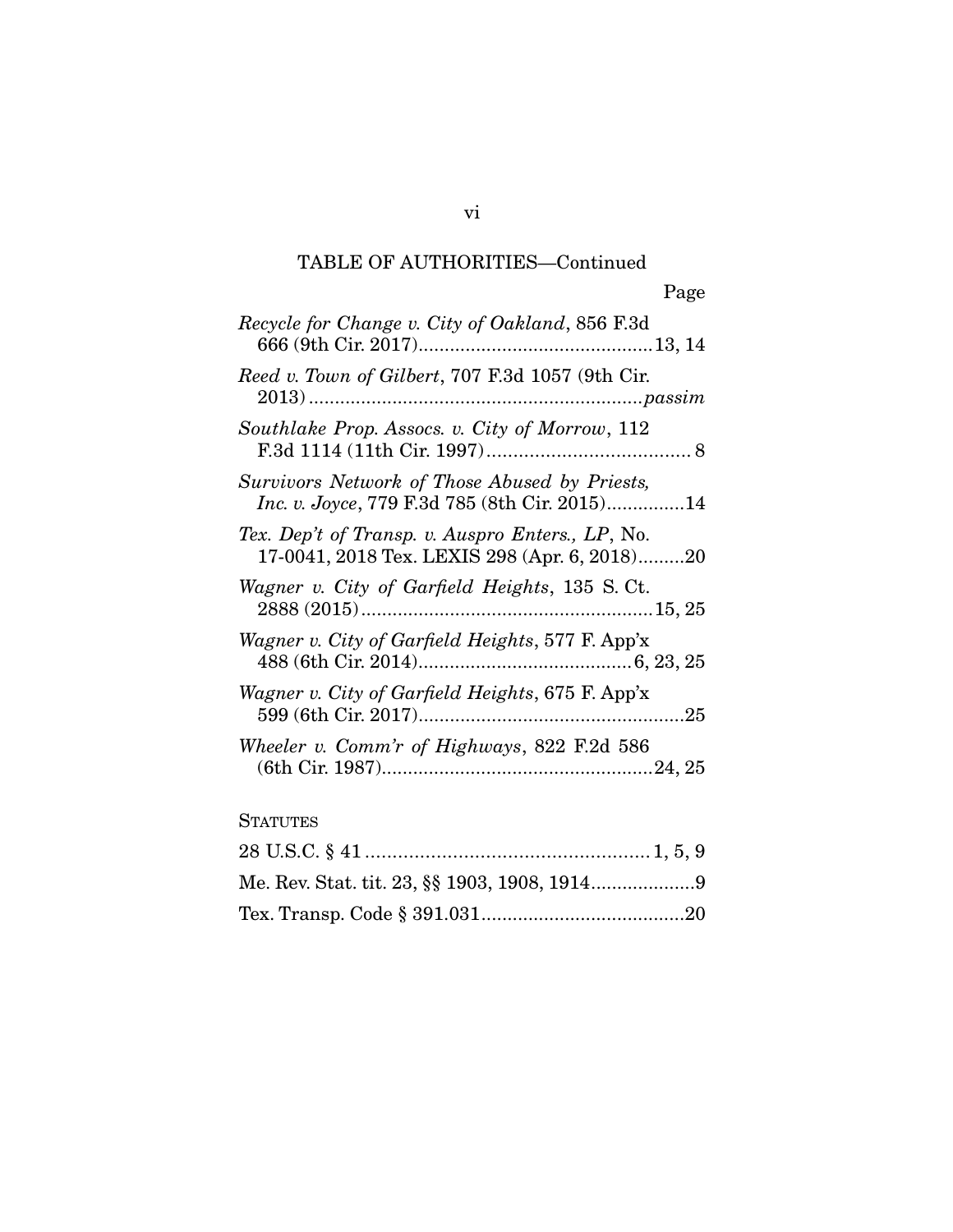Page

## OTHER AUTHORITIES

| Adams Statement of Undisputed Facts, Adams<br>Outdoor Advert. Ltd. P'ship v. Pa. Dep. of<br>Transp., No. 17-1253 (E.D. Pa. May 2, 2018),                |
|---------------------------------------------------------------------------------------------------------------------------------------------------------|
| Appellant's Reply Br., ArchitectureArt, LLC v.<br>City of San Diego, No. 17-55645 (9th Cir. Feb.                                                        |
| Appl. to Extend the Time to File a Pet. for a Writ<br>of Certiorari, Bright v. Thomas, No. 19A814/                                                      |
| Barr v. Am. Ass'n of Political Consultants, Inc.,                                                                                                       |
| Richards Statement of Undisputed Facts, Ad-<br>ams Outdoor Advert. Ltd. P'ship v. Pa. Dep. of<br><i>Transp.</i> , No. 17-1253 (E.D. Pa. Apr. 16, 2018), |
| Tennessee H.B. 2255, Section 10, http://www.<br>capitol.tn.gov/Bills/111/Bill/HB2255.pdf10                                                              |
| Testimony, Senate Transportation and Safety<br>Committee, March 11, 2020, tnga.granicus.com/<br>MediaPlayer.php?view_id=440&clip_id=22117 10            |
| Tex. S.B. 2006, 85th Leg., ch. 964, §§ 6, 7, 33(3)                                                                                                      |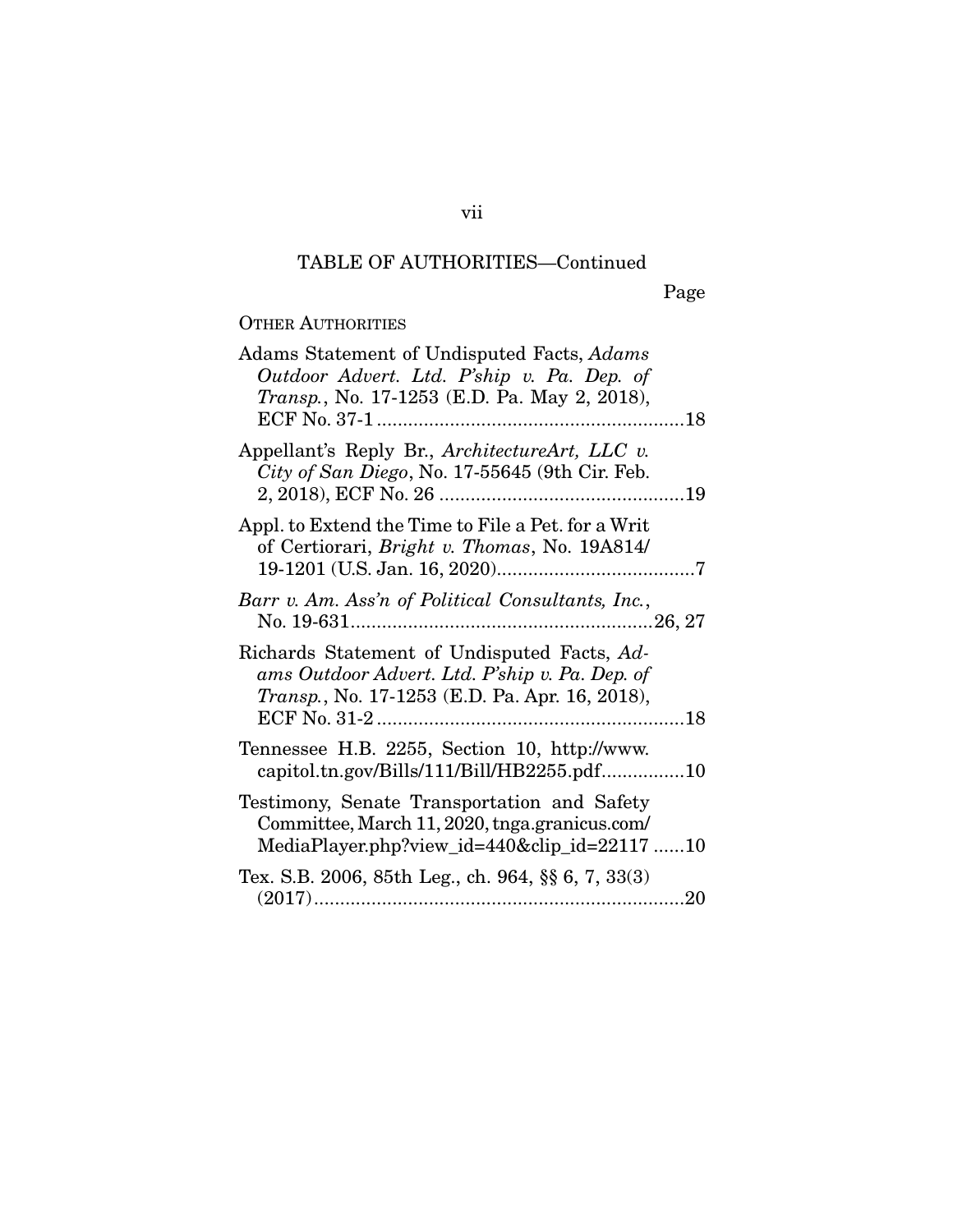#### **INTRODUCTION**

 The State argues that it will be unable to effectively regulate billboards, and risks the loss of federal highway funds, because of the decision in this case. (Pet. 26-27, 30) But the Sixth Circuit merely provided a narrow, as-applied protection for noncommercial speech, and in doing so joined three of its sister circuits with combined jurisdiction over 18 states and territories. See 28 U.S.C. § 41. Tennessee has provided no evidence that the dire consequences it predicts have come to pass in any of those places, and any harm it may anticipate here is a result, not of the modest holding below, but of its failure to enact a severable provision.

 Finally, to the extent there is any confusion as to the application of Reed, and there appears to be little, it occurs in the commercial context and has not yet ripened into a circuit split, as the State's numerous citations to district court opinions suggest. Accordingly, even if the Sixth Circuit were mistaken—and it was not—the State's request for a writ of certiorari is premature.

#### **STATEMENT OF THE CASE**

--------------------------------- ♦ ---------------------------------

 Mr. Thomas "post[s] outdoor advertising signs . . . on the various tracts of real property he owns throughout Tennessee." App. 85a (citations omitted). In 2006, the Tennessee Department of Transportation ("TDOT") denied his permit application for the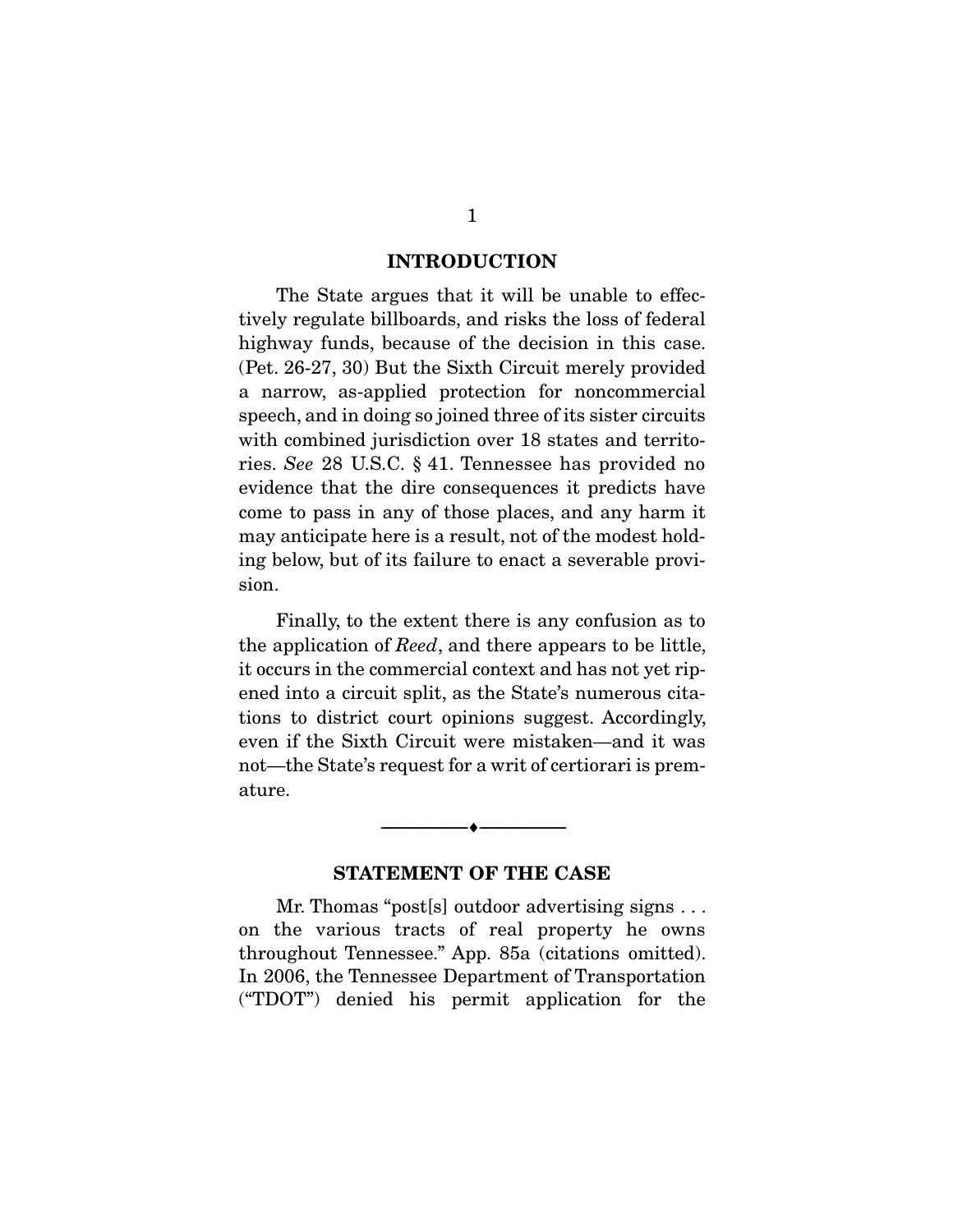Crossroads Ford sign at issue here. App. 86a.1 The Shelby County Chancery Court later found "substantial evidence of selective and vindictive enforcement," including emails coordinating efforts between TDOT employees and Mr. Thomas's competitors to "defeat" him and emails from TDOT employees attempting to scare off Mr. Thomas's customers. App. 7a-8a. After obtaining "a billboard permit from Memphis and Shelby County," App. 8a, Mr. Thomas built the Crossroads Ford sign.

 Five years into an enforcement action against the sign in Shelby County Chancery Court, App. 86a, Mr. Thomas "stopped posting commercial advertising on the Crossroads Ford billboard," App. 8a. In support of "that year's U.S. Olympic" team, App. 85a, he placed a message that stated "Go USA!," App. 8a, while showing "an American flag with the Olympic rings," App. 85a. Later that fall, the sign "displayed content referencing the then upcoming holiday season with a picture of the American flag." App. 85a. The state court of appeals reversed the chancery court's decision that such noncommercial speech was exempt from regulation, holding that the trial court lacked jurisdiction to hear First Amendment defenses, Pet. 11, "[r]egardless of what message is displayed," App. 8a (internal quotation marks omitted) (alteration in original); see id. (noting ruling that noncommercial speech was exempt).

<sup>&</sup>lt;sup>1</sup> While disagreeing with the State's commentary and legal conclusions, particularly as to the relationship between the Act and the Federal Highway Beautification Act, Mr. Thomas generally agrees with Tennessee's description of the Act. (Pet. 6-9)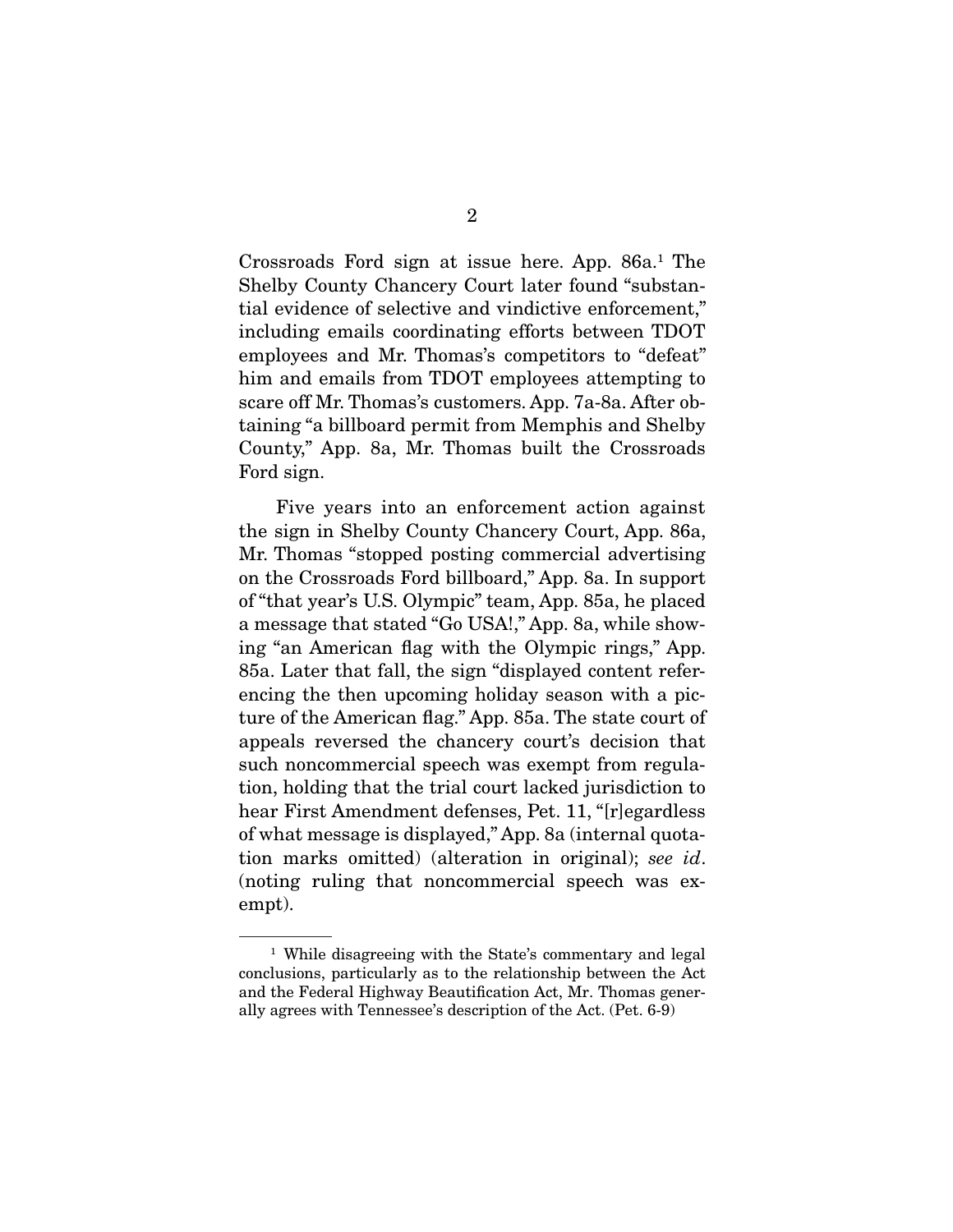On December 17, 2013, Mr. Thomas filed a federal complaint to protect the noncommercial messages displayed on the Crossroads Ford sign. App. 87a. The district court concluded that "the Billboard Act is an unconstitutional, content-based regulation of speech," App. 132a, because "[t]he only way to determine whether a sign is an on-premise sign[] is to consider the content of the sign and determine whether that content is sufficiently related to the 'activities conducted on the property on which they are located," App. 97a. The Act could not meet the strict scrutiny thus required, because the State had not demonstrated that it has a compelling interest, App. 101a-07a, that its asserted interests were related to the Act's restrictions, App. 107a-11a, or that the Act is narrowly tailored to its interests, App. 111a-32a.

 Confining its "analysis . . . to non-commercial speech," the Sixth Circuit affirmed. App. 14a. It held that the Act is content based because of the multilayered examination necessary to determine if a message is allowed or not. First, officials must examine the sign. "There is no way to" apply the law "without understanding the content of [a sign's] message," and that requires that officials "assess the meaning and purpose of the sign's message." App. 16a. Second, officials must "identify, assess, and categorize the activity conducted at that location." Id. Third, they must "determine" whether the content of the message sufficiently relates to that activity, product, or service." Id. Accordingly, a "Tennessee official decides" whether a message is allowed. App. 17a.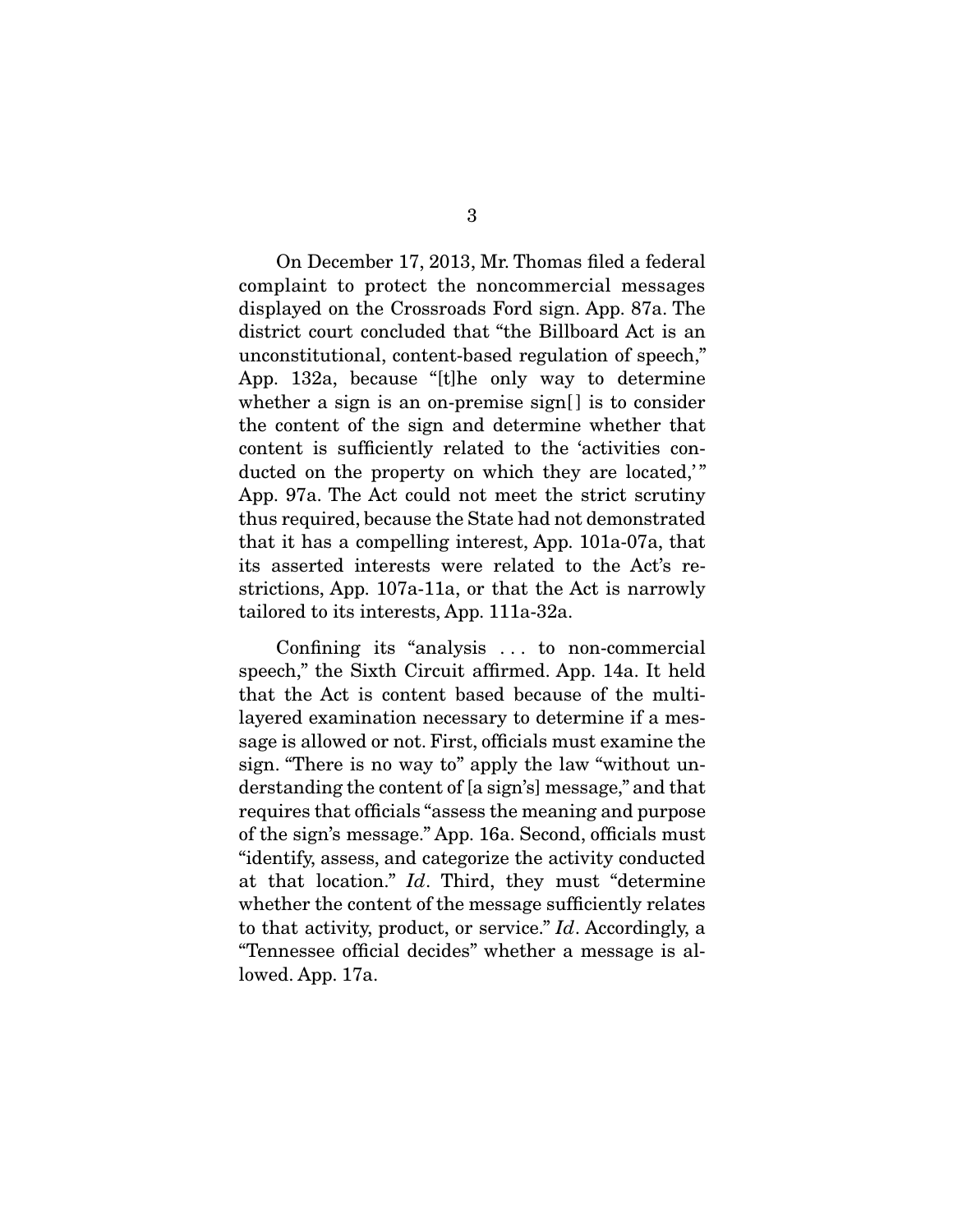The Sixth Circuit rejected the State's proffered aesthetics and safety interests, the latter as a post-hoc justification undermined by the "significant commercial signage" the State allows. App. 24a. And although the court assumed for the sake of its tailoring analysis that the State had "sufficiently raised [an interest in safeguarding First Amendment rights] and preserved it for appeal," App. 24a-25a, it ultimately held that the Act's underinclusiveness undermined any claim "that Tennessee is safeguarding its citizens' First Amendment rights," App. 31a. Furthermore, it held that the Act failed strict scrutiny because, in discriminating among noncommercial messages and failing to "accord<sup>[]</sup> non-commercial speech a greater degree of protection than commercial speech," App. 28a-31a (quoting Metromedia, Inc. v. City of San Diego, 453 U.S. 490, 513 (1981) (plurality op.)), the Act was insufficiently tailored.

 Finally, the court rejected the State's assertion that it had no less restrictive means available to achieve its interests. (Pet. 14 (stating that the court ignored this argument as a policy concern)) "The district court [had] held that the Billboard Act was not severable, and Tennessee ha[d] not challenged that holding [on] appeal." App. 12a. Reed had outlined "ample content-neutral options," such as regulating signs' "size, building materials, lighting, moving parts, and portability." 135 S. Ct. at 2232. Noting that other jurisdictions had "cure[d] their signage restrictions to satisfy the First Amendment," the court of appeals reminded the State that it merely needed to address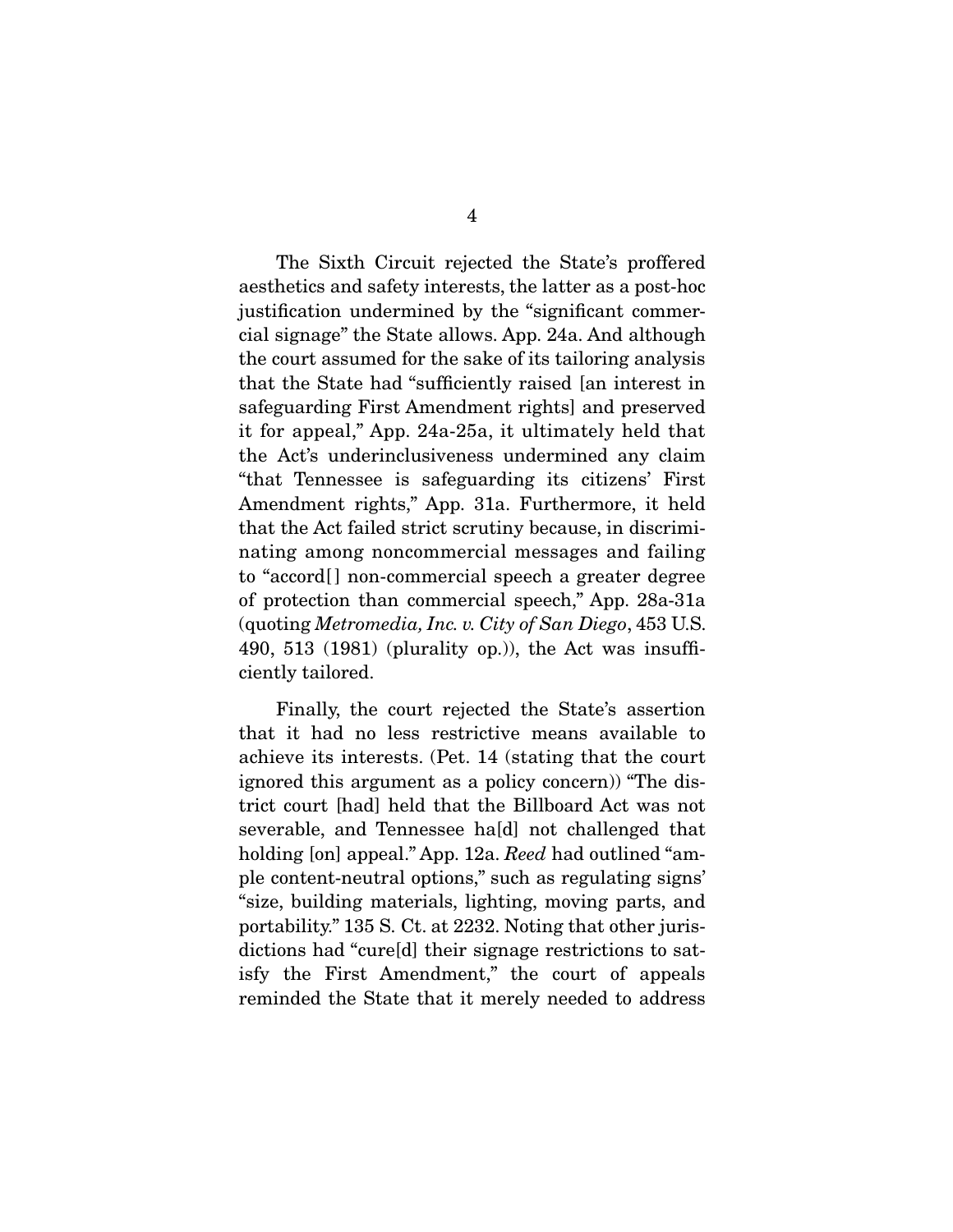the specific problems with its sign law to similarly be "free to regulate the erection and attributes of billboard[s]." App. 32a-33a.

 "No judge [having] requested a vote on the suggestion for rehearing en banc," reconsideration was denied. App. 134a-35a.

#### **ARGUMENT**

--------------------------------- ♦ ---------------------------------

 The State argues that First Amendment protection for off-premise noncommercial speech will upend state and federal law, making it impossible to "curb the proliferation of billboards" and causing states to lose their "federal highway funding." (Pet. 30) But the Sixth Circuit has merely joined three of its sister circuits, which together cover 18 states and territories already subject to the First Amendment rule Tennessee complains of here. See 28 U.S.C. § 41. Despite this ample experience, some of it decades old, Tennessee has failed to identify a single state that has been infected by noncommercial billboard blight or suffered from a loss of federal highway funding. (Pet. 26-27, 28) These facts alone call Tennessee's petition into question.

 Nevertheless, to justify a writ of certiorari, the State suggests that what the court of appeals called "neither a close call nor a difficult question," App. 13a, was, in fact, a stunning, multifaceted departure from the practice of its sister circuits and binding precedent. For the reasons given below, the State is mistaken.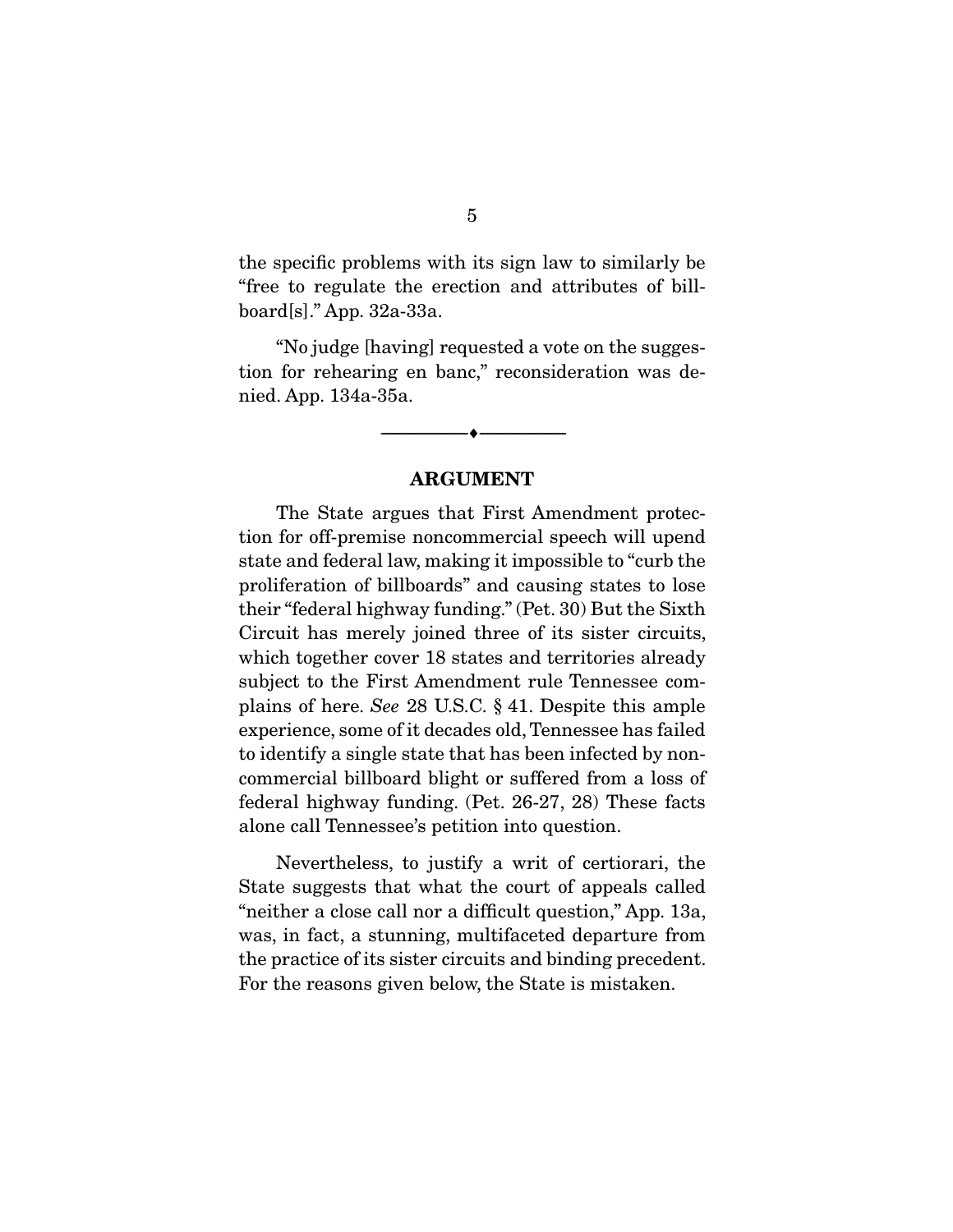To the contrary, the decision below correctly followed this Court's guidance. Before Reed, some courts held that a law was content based if it could not function without reference to or use of a message's content. But other courts had justified content-based laws, or redefined them as content neutral, where those laws had not been adopted for an improper purpose, or where they made use of other, "objective factors." Reed v. Town of Gilbert, 707 F.3d 1057, 1069 (9th Cir. 2013).<sup>2</sup>

In Reed, this Court resolved that disagreement by reiterating that courts may not "skip[ ] the crucial first step in the content-neutrality analysis: determining whether the law is content neutral on its face." 135 S. Ct. at 2228. Regardless of any other "benign motive" or "content-neutral justification" the government may advance, id., "if a law applies to particular speech because of the . . . message expressed" or "draws distinctions based on the message a speaker conveys," id. at 2227, it is content based and must meet strict scrutiny.

 In its decision below, the Sixth Circuit followed that guidance. It evaluated all the ways officials must examine a message's content, meaning, and purpose before applying the Billboard Act, App. 14a-17a, and

 $2$  See id. (calling distinctions "content-neutral" because their "restrictions are based on objective factors"), rev'd, 135 S. Ct. 2218, 2226 (2015); Wagner v. City of Garfield Heights, 577 F. App'x 488, 495 (6th Cir. 2014) ("Wagner I"), vacated and remanded for consideration in light of Reed, 135 S. Ct. at 2888 (stating that "there are content-based distinctions and 'content-based distinctions,' " that "context matters [when] assess[ing] content neutrality," and that laws fall into the impermissible category only when "based on content because of an impermissible purpose").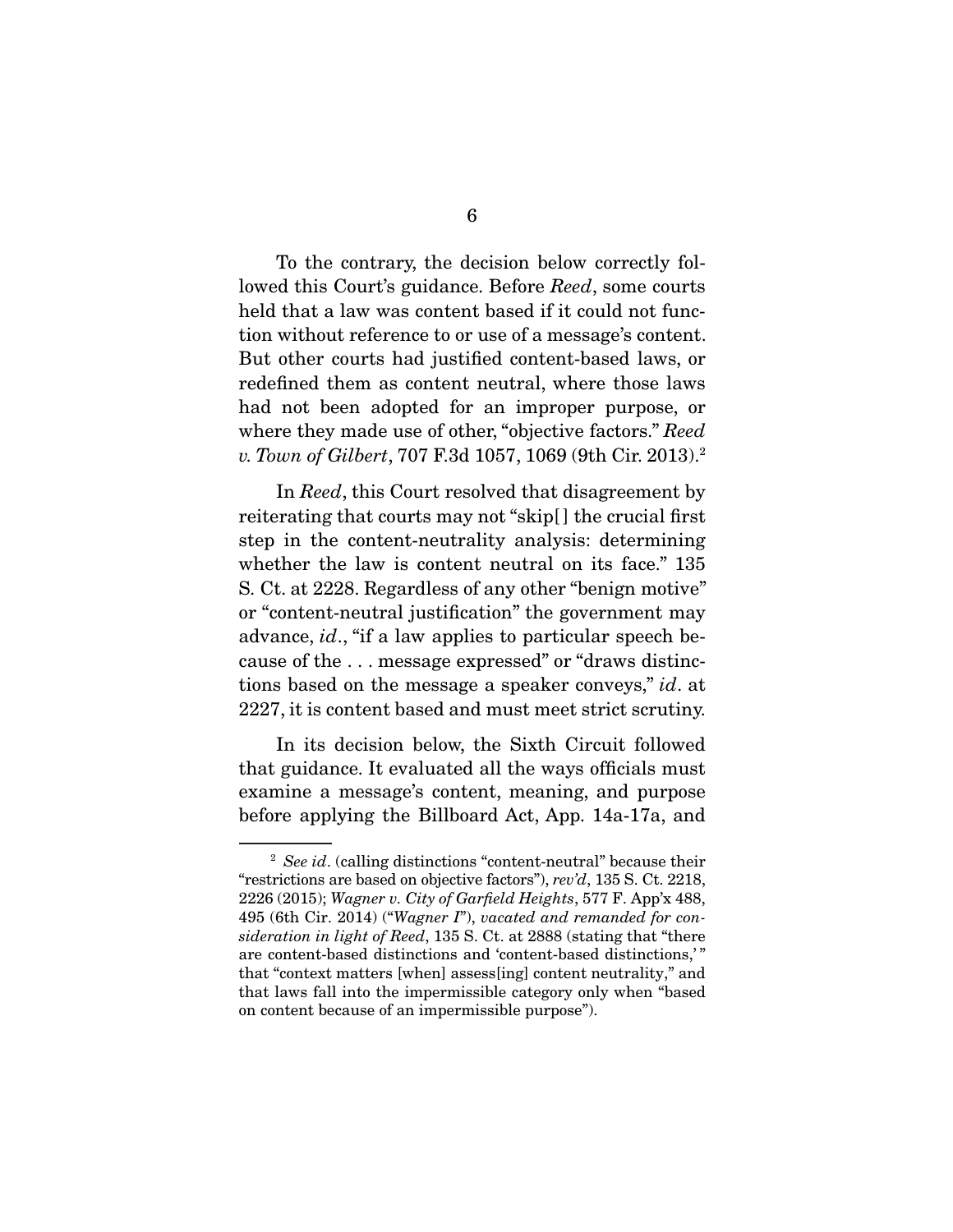the ways in which the Act depends on content even when taking account of its location-based factors, App. 17a-18a. As this Court instructed, it denied the State's request that it jump over the first step, calling "specious" the argument that the Act is content neutral because it depends on location as well as content, App. 18a, and rejecting the State's invitation to approve the law because of its "justifications or motivations," App. 19a-20a. That decision was a correct application of Reed.

### **1. Tennessee has failed to show an important federal question.**

 The State asserts that the decision below casts doubt on the constitutionality of "countless state and local" laws, making it impossible for states "across the country" to restrain billboard blight altogether. Pet. 27; id. at 3. But this case does not involve a facial challenge to billboard regulation, but only an as-applied challenge to Tennessee's restriction on off-premise noncommercial speech where it allows commercial speech.<sup>3</sup> Moreover, even after a trial, the State failed to show an

<sup>3</sup> While this case concerned a single noncommercial billboard, the Sixth Circuit's decision has broader effects because the State failed to create severable restrictions in its laws and, whatever its reason, did not appeal severability. App. 12a-13a. These errors can be easily mended by the Tennessee General Assembly. See Appl. to Extend the Time to File a Petition for a Writ of Certiorari at 4, Bright v. Thomas, No. 19A814/19-1201 (U.S. Jan. 16, 2020) (requesting a 60-day extension of time to file the Petition because, in part, "[t]he Sixth Circuit's decision in this case has prompted some members of the Tennessee General Assembly to consider amending the Billboard Act").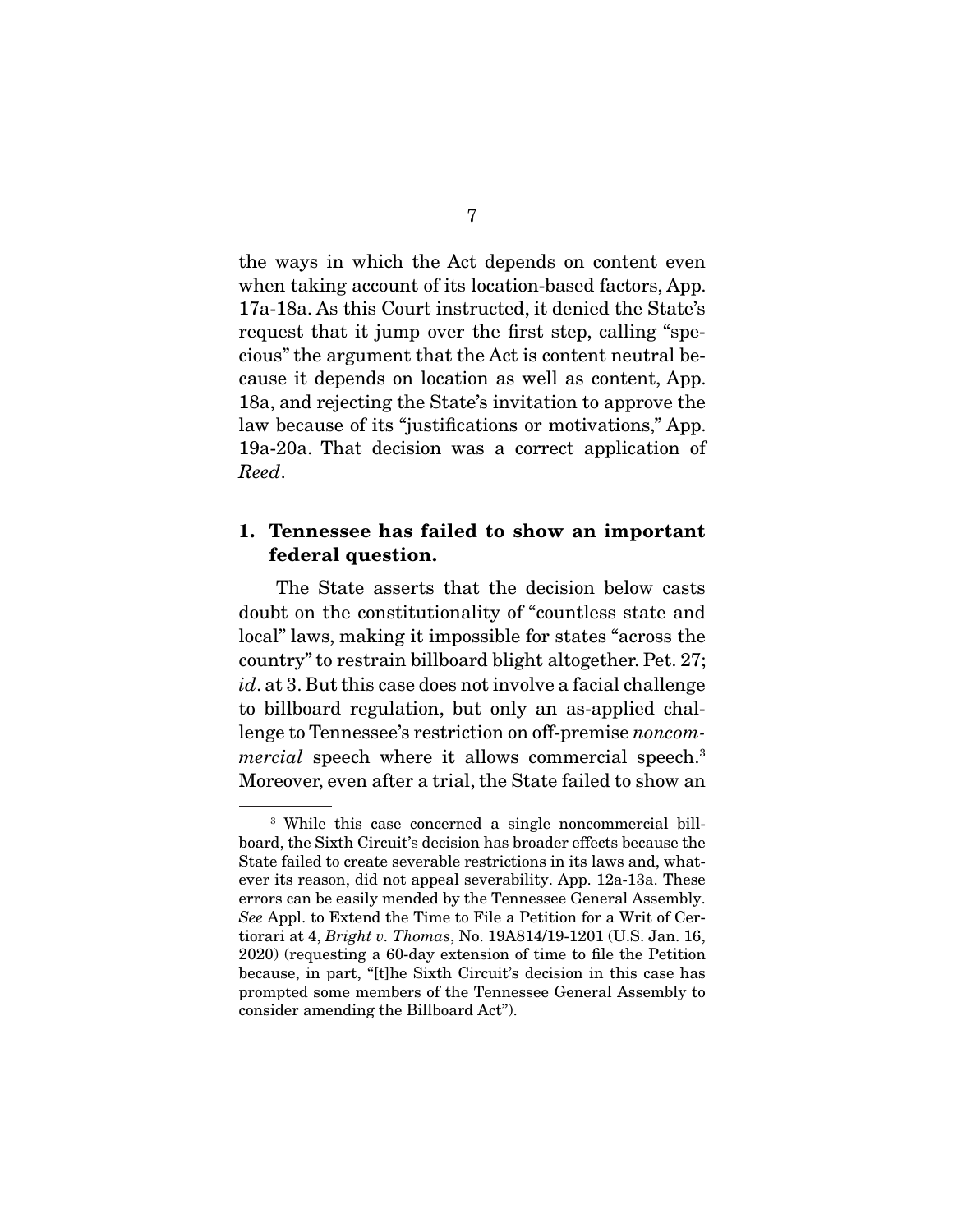increase, much less a significant one, in blight or hazard where off-premise, noncommercial signs are allowed. App. 107a-09a (finding that the "State fail[ed] to establish how this specific distinction relates to traffic safety"); cf. Ackerley Commc'ns v. City of Cambridge, 88 F.3d 33, 38 (1st Cir. 1996) (noting that "onsite signs typically are commercial in nature").

 Indeed, that failure undercuts the State's assertion of an important federal question in two ways. For years before Reed, the First, Ninth, and Eleventh Circuits had protected the right to display noncommercial messages where on-premise commercial signs were allowed. See Outdoor Media Grp., Inc. v. City of Beaumont, 506 F.3d 895, 906 (9th Cir. 2007) (noting law prohibited noncommercial messages "not related to the site" (citing Desert Outdoor Advert., Inc. v. City of Moreno Valley, 103 F.3d 814, 820 (9th Cir. 1996))); Coral Springs St. Sys. v. City of Sunrise, 371 F.3d 1320, 1343-44 (11th Cir. 2004) (holding law avoided unconstitutional favoritism because noncommercial speech inherently onsite, while applying Southlake Prop. Assocs. v. City of Morrow, 112 F.3d 1114, 1117-19 (11th Cir. 1997)); Ackerley Commc'ns v. Somerville, 878 F.2d 513, 517 (1st Cir. 1989) (protecting any noncommercial sign once a commercial sign is allowed). If allowing noncommercial speech in these circumstances resulted in uncontrollable blight, the experiences of the states in those three circuits was available to Tennessee at trial. But it failed to show blight from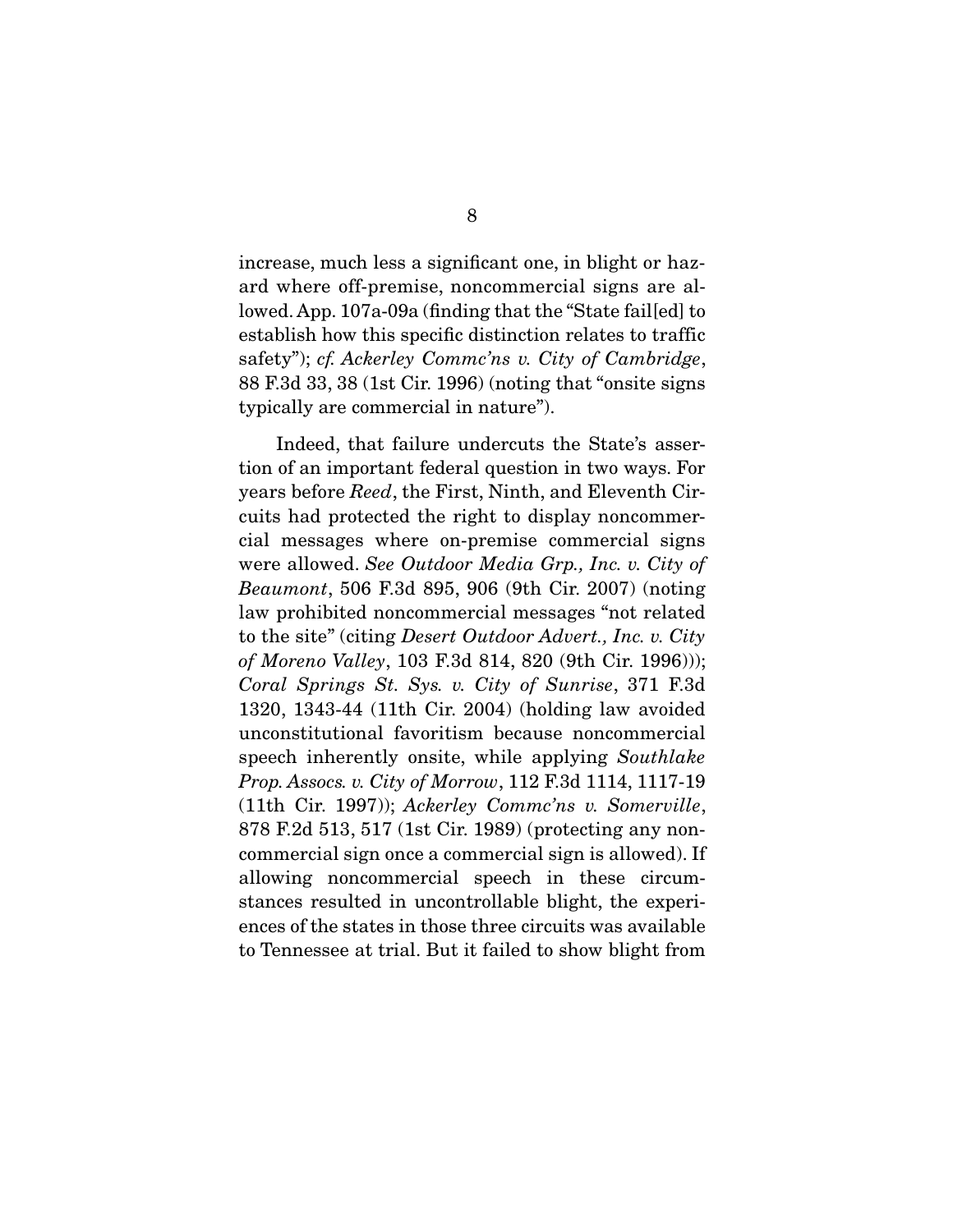a noncommercial billboard boom or any loss in federal funding.

 More to the point, those circuits cover a significant portion of the country's land and population. The Ninth Circuit alone spans most of the western United States, including California, the Union's most populous state. 28 U.S.C. § 41. And while Tennessee provides a lengthy list of state statutes including on-/off-premises distinctions, (Pet. 28-29) it fails to distinguish those jurisdictions that may enforce those provisions from those that may not.<sup>4</sup>

 It is therefore unlikely that states "across the country" will be unable to control billboard blight

<sup>4</sup> Simply stating that states have statutory on-/off-premise distinctions does little. Beyond the circuit decisions identified, several states are also barred from enforcing those laws by state judicial decisions, and some will change their laws when confronted with that distinction's incompatibility with Reed. For example, as the State noted, (Pet. 29 n.7) Oregon changed its law in response to an adverse court ruling that the "on-premises/offpremises distinction . . . is, on its face, an impermissible restriction on the content of speech." Outdoor Media Dimensions, Inc. v. Dep't of Transp., 132 P.3d 5, 18 (Or. 2006). And although it has not changed the law that the State cites, (Pet. 29) the state of Washington cannot enforce its on-/off-premise distinction against speech like that at issue here because of a decision of its highest court. See Collier v. City of Tacoma, 854 P.2d 1046, 1056 (Wash. 1993) (in response to Metromedia, holding that the privileging "of on-site commercial signs over political signs indicates that its" asserted interests were "not compelling"). Maine has likewise kept its law on the books, but it has been unenforceable for 40 years. See John Donnelly & Sons v. Campbell, 639 F.2d 6, 16 (1st Cir. 1980) (noting that it creates "a peculiar inversion of First Amendment values"); Me. Rev. Stat. tit. 23, §§ 1903, 1908, 1914.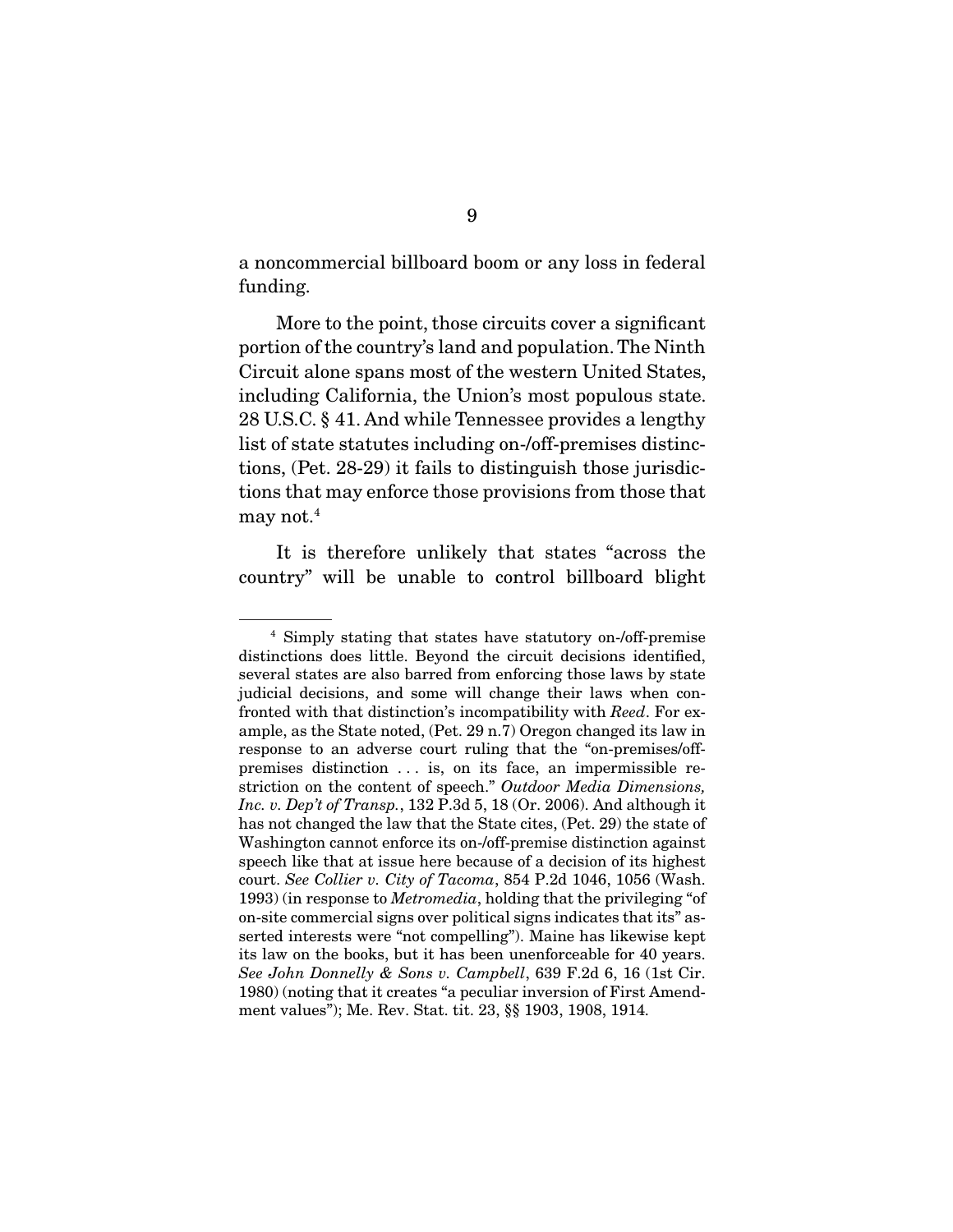absent the ability to restrict off-premise noncommercial messages. (Pet. 3) Rather, while some cities and states may need to revise their laws to comply with the protection Reed provides, there is no fundamental uncertainty or impossible choice between obeying the Constitution and receiving federal highway dollars. The way is well trod.<sup>5</sup>

 But, even if the Sixth Circuit's enforcement of Reed cast doubt on the constitutionality of laws in every city, every county, and every state across the country, that still would not demonstrate an important federal question. Indeed, widespread legal change is a foreseeable consequence whenever this Court issues a writ of certiorari, as it does so precisely to correct widespread problems, not to correct mere error in a single case or overreach in just one jurisdiction.

 Thus, in both practice and principle, the State has failed to demonstrate an important federal question, or to show that the decision below, except when joined with a poorly drafted, non-severable law, affects anything more than a tiny area of sign regulation. The number of circuit splits and errors the State asserts cannot conceal this lack of a record. But even if the

<sup>5</sup> Indeed, following the examples of Texas and Oregon, the Tennessee legislature is currently considering still another content-neutral form of the on-/off-premise distinction, treating as off-premise any sign not close to a public facility or any sign for which the property owner receives compensation. See Tennessee H.B. 2255, Section 10, http://www.capitol.tn.gov/Bills/111/Bill/ HB2255.pdf; Testimony at 1:23:00-1:23:40, 1:40:00-1:43:30, Senate Transportation and Safety Committee, March 11, 2020, tnga.granicus.com/MediaPlayer.php?view\_id=440&clip\_id=22117.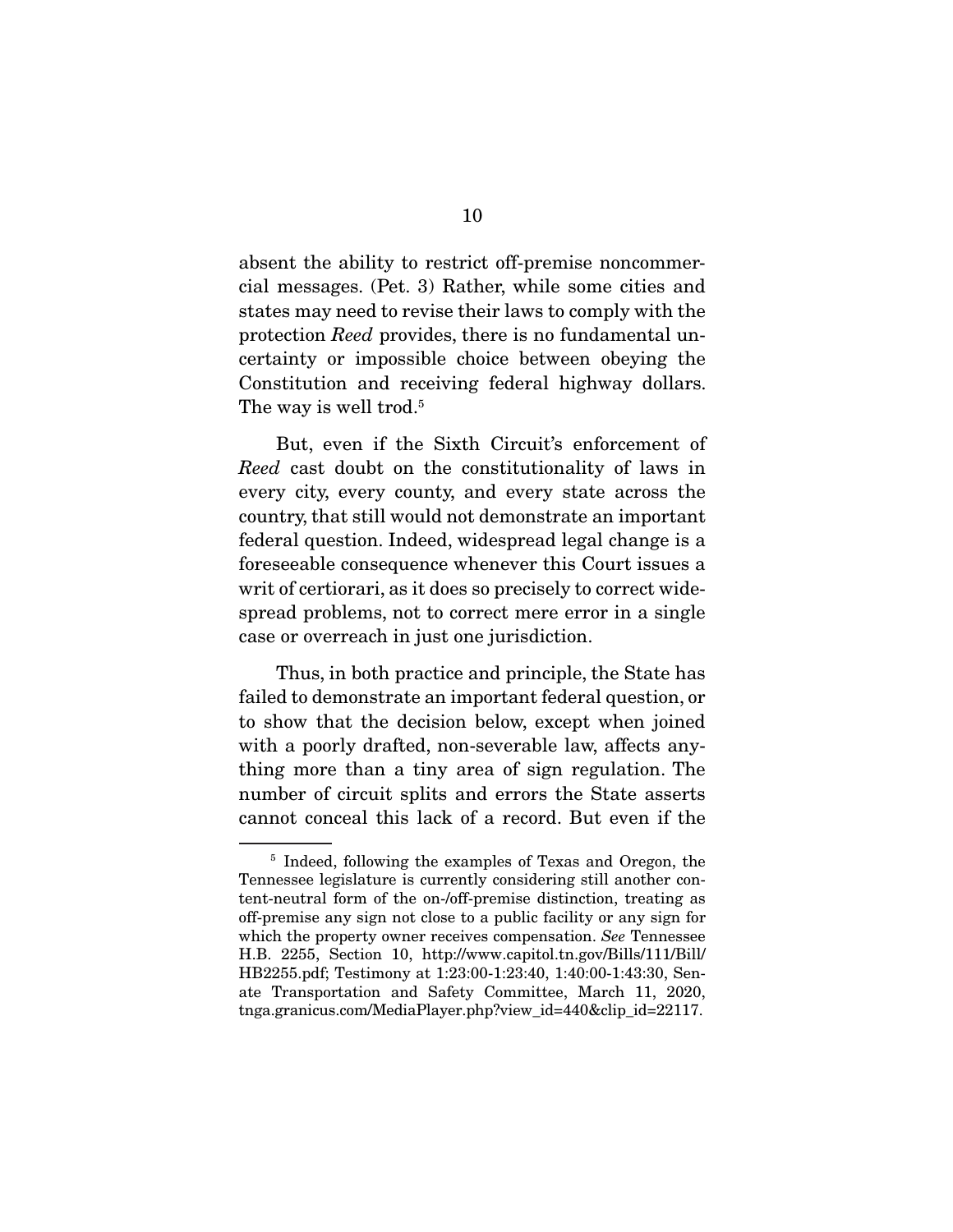State had demonstrated an important question of federal law, it has failed to prove the second half of the equation: that such a decision conflicts with the rulings of other circuit courts or with a relevant decision of this Court.

### **2. Courts agree that** *examining* **the content of a sign's noncommercial message triggers strict scrutiny.**

 Tennessee construes the Sixth Circuit as requiring strict scrutiny whenever an official merely glances at a sign. But that is not what happened here. In Reed, this Court cautioned that "[i]nnocent motives do not eliminate the danger of censorship presented by a facially content-based statute, as future government officials may one day wield such statutes to suppress disfavored speech," 135 S. Ct. at 2229, or to favor what certain speakers may say, id. at 2230. Because of this danger of censorship, or "vindictive" enforcement of the kind seen here, App. 7a, this Court requires strict scrutiny when application of a law requires that an official examine the content of a sign, McCullen v. Coakley, 573 U.S. 464, 479 (2014). The Sixth Circuit's decision fits comfortably within *McCullen's* holding.

In *McCullen*, this Court did not hold that merely glancing at a sign to see a date, or to verify size, font, or color requirements, triggered strict scrutiny. Rather, it held that a law is "content based if it require[s] 'enforcement authorities' to 'examine the content of the message that is conveyed to determine whether' a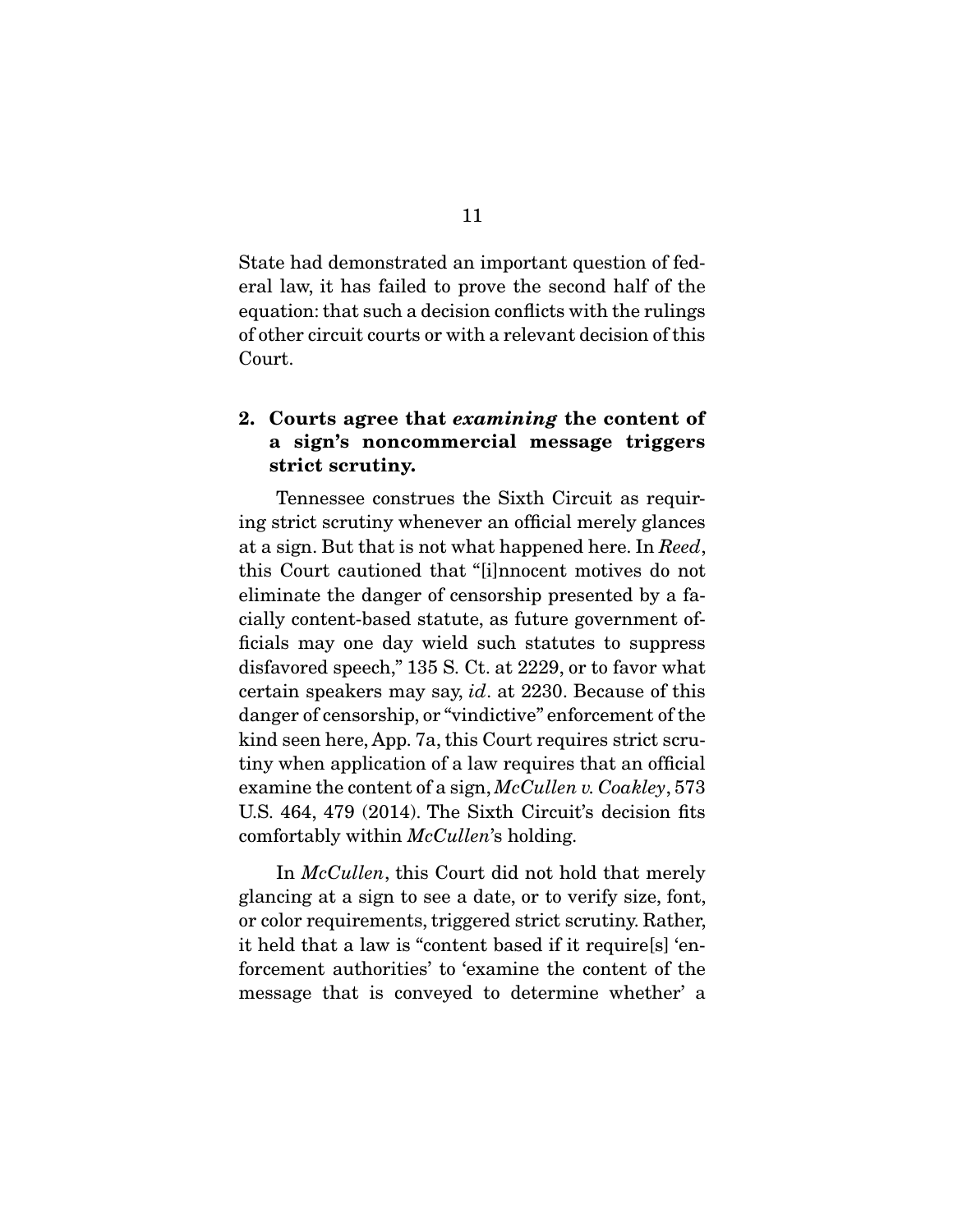violation has occurred." Id. at 479; see also Fed. Commc'ns Comm'n v. League of Women Voters, 468 U.S. 364, 383 (1984) (noting that "enforcement authorities must necessarily examine the content of the message that is conveyed to determine whether" a law applied).

 And that is the test that was applied below. Indeed, the Sixth Circuit addressed here a law delving far deeper into examination than the  $McCullen$  standard forbids. The Act requires that an official first "assess the meaning and purpose of the sign's message." App. 16a. Second, the official must "identify, assess, and categorize the activity conducted at the location." Id. Third, the official must determine whether there is a sufficient relationship between how she has categorized the activity on the site and the meaning of the sign's message. Id.<sup>6</sup>

 The First Amendment aims directly at such quagmires of administrative discretion, because they pose such a "danger of censorship" against "disfavored speech" and speakers, Reed, 135 S. Ct. at 2229-30. And that is why the Billboard Act is unconstitutional under McCullen and its progeny.

<sup>6</sup> Furthermore, it is important to note that the examination test was only part of the Sixth Circuit's content-neutrality analysis. (Pet. 34 (arguing the Sixth Circuit forwent any analysis required by Reed)) After reviewing the multiple layers of examination and discretion inherent in the Billboard Act, the court examined multiple hypotheticals and tested the State's assertion that the Act was merely location based. App. 28a-30a. This analysis showed that the Act was based on content. Id. at 7a.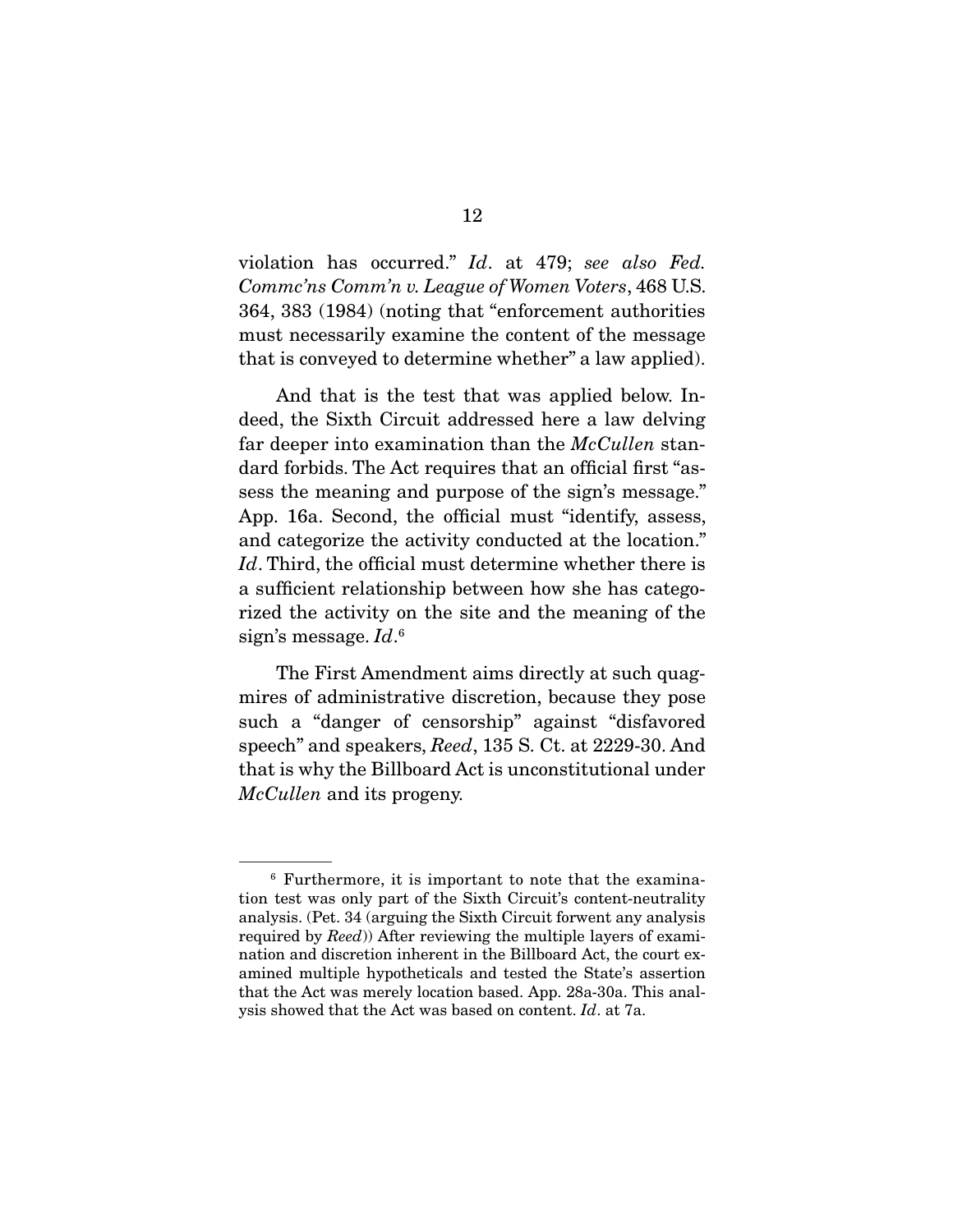The cases raised by the State are not to the contrary. Compared to the multilayered evaluation and discretion at issue here, the State points to the situation in Act Now to Stop War and End Racism Coalition v. District of Columbia, 846 F.3d 391, 404 (D.C. Cir. 2017), where the police officer simply had to look at the sign to see if there was a date on it.<sup>7</sup> (Pet. 21)

 To the extent a district court decision can contribute to a circuit split, the decision in Reagan National Advertising of Austin, Inc. v. City of Austin, 377 F. Supp. 3d 670 (W.D. Tex. 2019), likewise does not do so: the court simply recoiled at applying strict scrutiny to all "signs with written text."  $Id.$  at 680. (Pet. 23 (asserting split)) In any event, the Fifth Circuit on appeal may have to correct the district court for failing to apply or even cite the controlling case, McCullen.

 And because there was no need for an official to even look at the container's message, Recycle for Change v. City of Oakland, 856 F.3d 666 (9th Cir. 2017), is the least relevant of all. (Pet. 22 (asserting split)) The plaintiff argued that the law was content based because "an enforcing officer would have to examine a container's message" to determine whether the box functioned to

<sup>7</sup> Furthermore, different standards may apply here and in Reed than in Act Now, inasmuch as the former cases involved restrictions on noncommercial speech on private property while Act Now involved the regulation of a limited public forum. 846 F.3d at 403. Unlike noncommercial speech in general, restrictions on speech in limited public forums "can be based on subject matter." Lamb's Chapel v. Ctr. Moriches Union Free Sch. Dist., 508 U.S. 384, 392-93 (1993) (internal quotation marks omitted).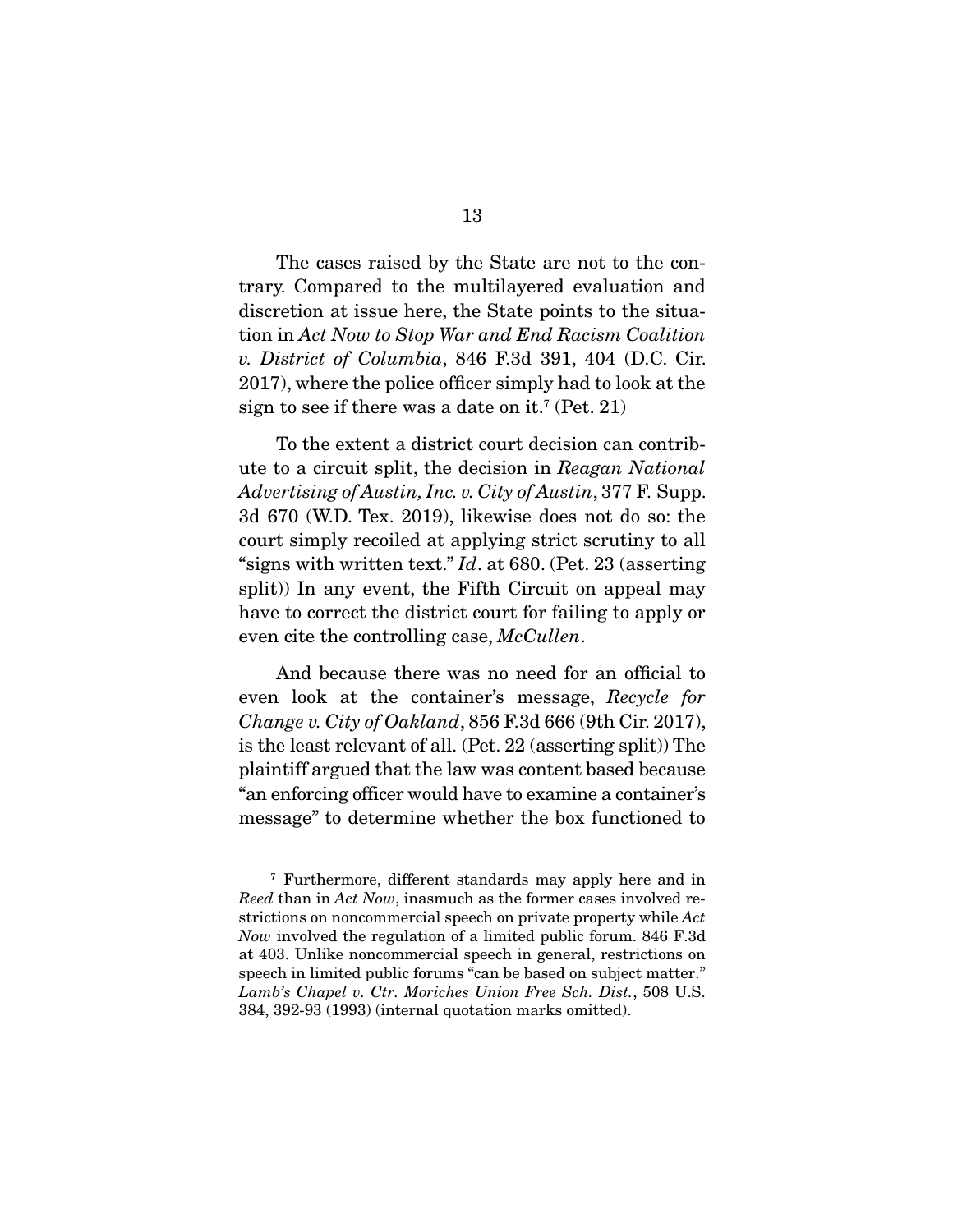collect charitable donations. Id. at 670. The Ninth Circuit rejected the challenge because there was no need to even glance at the container—the law applied regardless of the reason items were donated. Id.

 Nevertheless, the Ninth Circuit's opinion is not a model of clarity, and the State is correct in noting the opinion's statement that "examin[ing] a container's message" did not "render [a city ordinance] per se content based." Id. at 670. But the court went on to explain that it in fact uses an " 'enforcing officer' " test—that is, a test of whether the officer must evaluate the sign's content—"to explain why a law is content based." Id. It just refused to do so "without common sense," in a way that "would mean that every sign, except a blank sign, would be content based." Id. at 671. But even under that standard, the thorough examination required under Tennessee's law would trigger strict scrutiny.8

 Because there is no conflict as to the examination test, the petition for a writ of certiorari should be denied.9

<sup>8</sup> Moreover, the Ninth Circuit may have erred in relying on Hill v. Colorado, 530 U.S. 703 (2000), rather than McCullen. See *Price v. City of Chi.*, 915 F.3d 1107, 1118 (7th Cir. 2019) (arguing that Hill was overturned by McCullen and Reed). Other courts have adopted McCullen as the standard. See id.; Bruni v. City of Pittsburgh, 941 F.3d 73, 88 (3d Cir. 2019); Lucero v. Early, 873 F.3d 466, 470-71 (4th Cir. 2017); Pursuing America's Greatness v. Fed. Election Comm'n, 831 F.3d 500, 509 (2016); Survivors Network of Those Abused by Priests, Inc. v. Joyce, 779 F.3d 785, 789 (8th Cir. 2015).

<sup>&</sup>lt;sup>9</sup> The State also argues that there was an "implicit" rejection of the examination test in Adams Outdoor Advert. Ltd. P'ship v.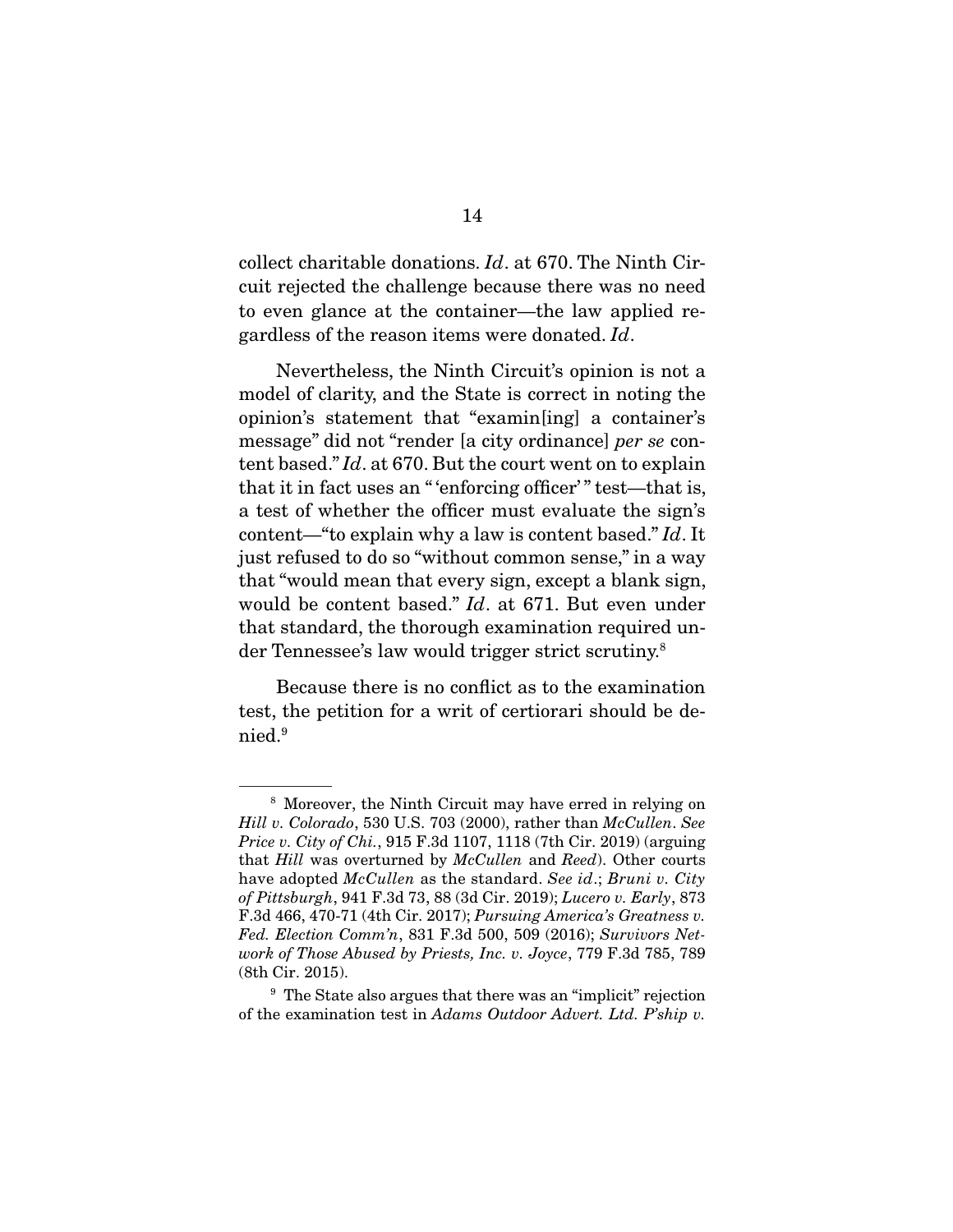### **3. The State has not shown a post-***Reed* **circuit split in decisions addressing noncommercial speech.**

 The State correctly notes that there was a circuit split before *Reed* as to the on-/off-premises distinction, (Pet. 24-26) with the Third, Fourth, and Sixth Circuits, $10$  as well as state supreme courts in Texas, Connecticut, and Minnesota, holding that the on-/offpremises distinction passed scrutiny if it applied to both commercial and noncommercial speech, while other courts, such as the First and Ninth Circuits, rejected that distinction as unconstitutionally favoring commercial over noncommercial speech.

 This Court reviewed Reed in order to correct the various ways the lower courts had been distorting content-neutrality analysis. And, as one would predict, the Sixth Circuit, which was on the wrong side of the pre-Reed split, changed its position to conform to this Court's decision, especially after another of its decisions in the sign context was remanded for reconsideration in light of Reed. See Wagner v. City of Garfield Heights, 135 S. Ct. 2888 (2015).

 This is the first circuit court decision squarely addressing the on-/off-premise distinction as applied to noncommercial speech after Reed. Accordingly, it is too

Pa. Dep't of Transp., 930 F.3d 199 (3d Cir. 2019), (Pet. 23) but it fails to ever show where the question was raised or argued in any briefing.

<sup>10</sup> The State also includes the Eleventh Circuit. (Pet. 24) But as discussed below, the Eleventh Circuit protected noncommercial speech by always treating it as on-premise.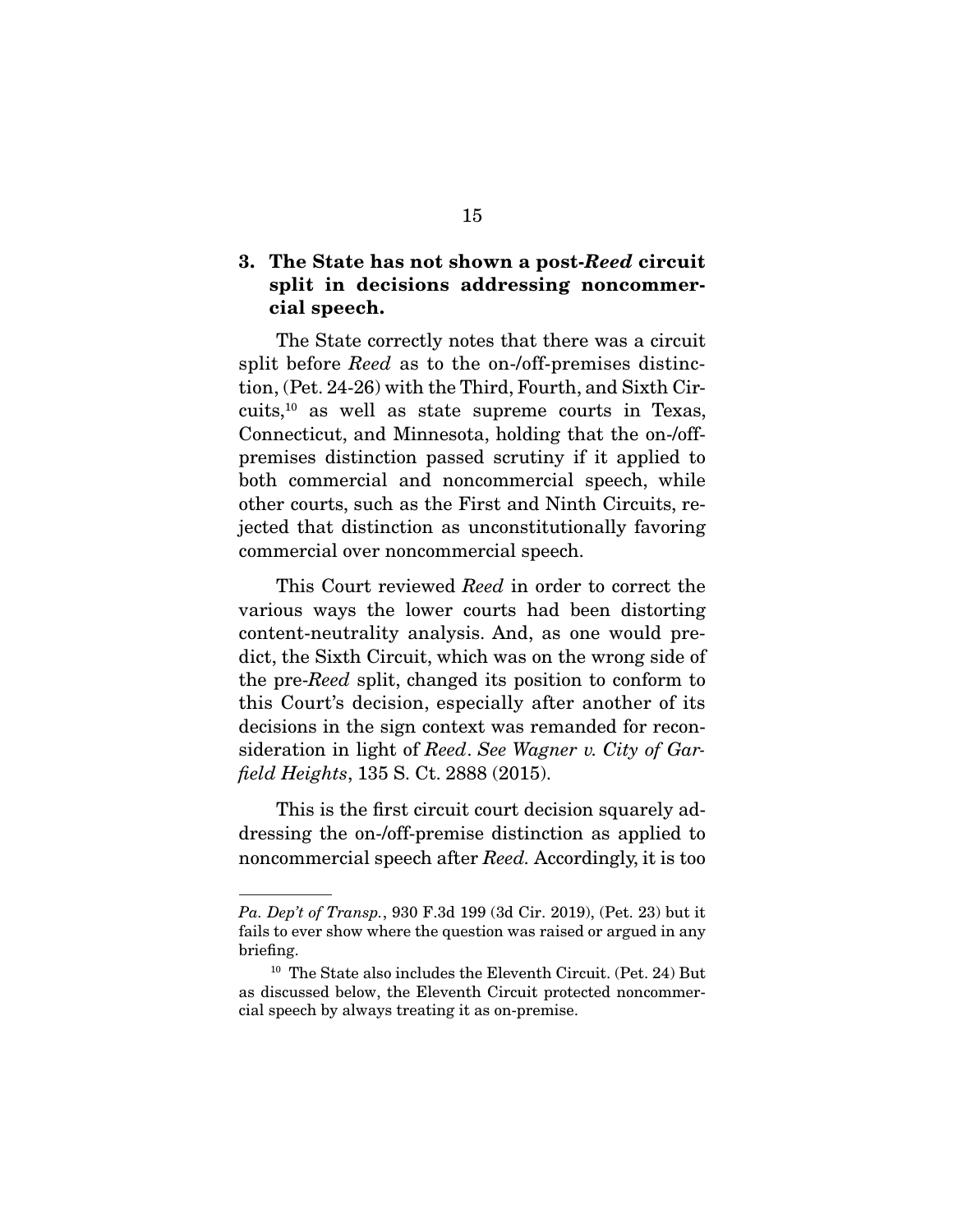early to tell whether the pre-Reed circuit split has survived, or whether decisions like the one below will slowly heal that split as Reed is applied in the lower courts. Moreover, as seen in the many other cases testing Reed, the vast majority of litigation appears to involve commercial speech, and it is in the commercial speech context that a split is most likely to appear. Should such a split develop, the Court may address it in a suitable case. But this matter is an inappropriate vehicle for doing so.

 In Metromedia, this Court held that "noncommercial speech [must be accorded] a greater degree of protection than commercial speech," such that where on-premise commercial speech is allowed, the State cannot "justify prohibiting . . . displaying [one's] own ideas or those of others," i.e., noncommercial speech. 453 U.S. at 513. Accordingly, the First and Ninth Circuits held that applying the on-/off-premise distinction to noncommercial speech—when on-premise commercial speech is allowed—triggers strict scrutiny. See Pet. 25; Outdoor Media Grp., 506 F.3d at 906; Ackerley, 878 F.2d at 517. The Eleventh Circuit similarly protected noncommercial speech by requiring that it always be treated as on-premise. See Coral Springs, 371 F.3d at 1343-44. (Pet. 4, 24-25 (arguing that the Eleventh Circuit upheld the distinction))

 Of the three circuits—the Third, Fourth, and Sixth—that ignored the hierarchy of First Amendment protection set up in Metromedia and affirmed prohibitions on off-premise noncommercial speech, only the Sixth Circuit has squarely addressed the question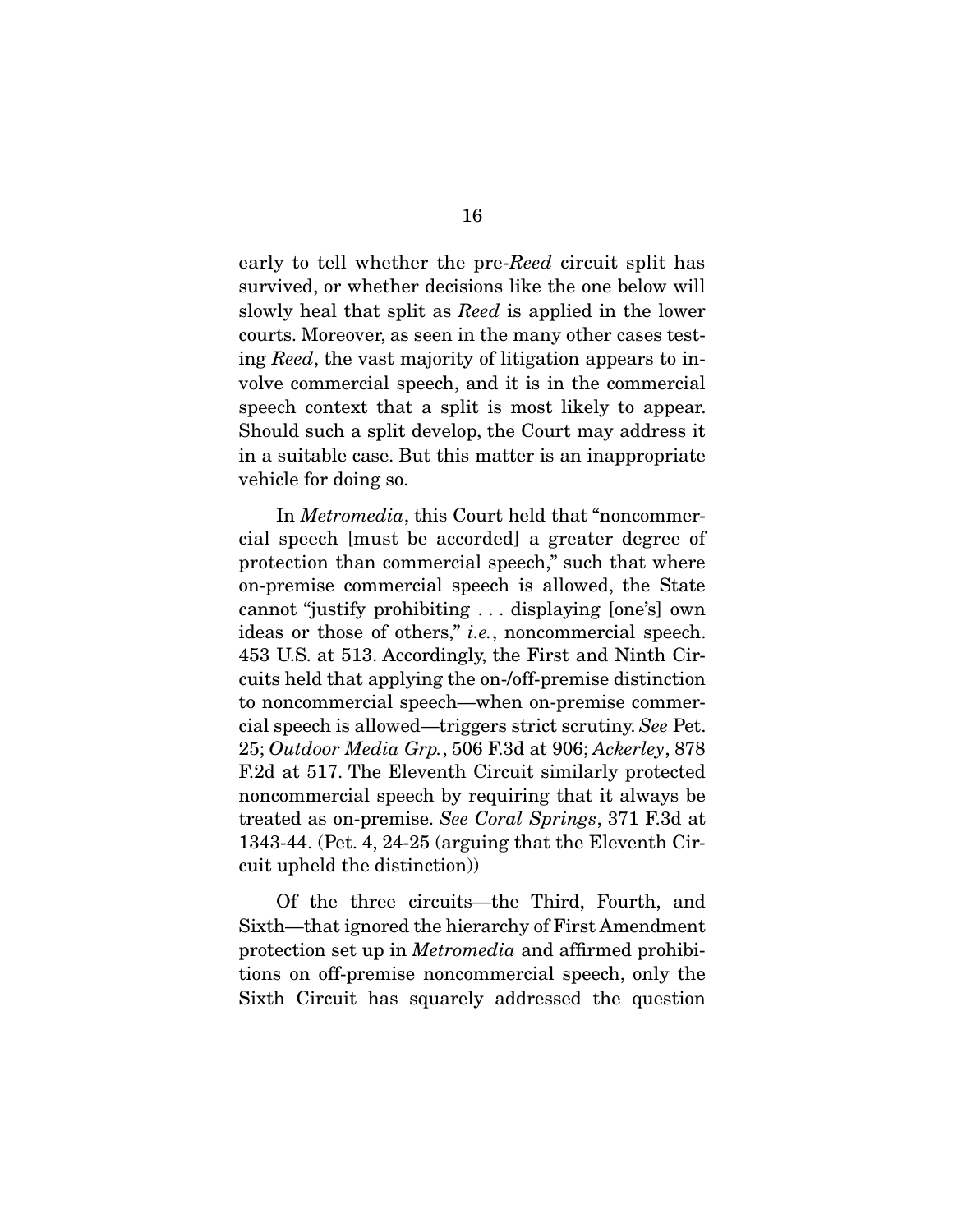since Reed. And it did so by rejecting its former position and joining the First, Ninth, and Eleventh Circuits in accepting that a law is content based if it "applies to particular speech because of the . . . message expressed," 135 S. Ct. at 2227, regardless of the other characteristics the government claims to also regulate.

 The Fourth Circuit, while it has not yet addressed Reed in the billboard context, has applied it in a way that would require strict scrutiny for an on-/off-premise distinction like that at issue here. In Lucero, the court applied Reed and McCullen and remanded for consideration whether application of the law depended on examination of the content of the message whether it "required officers to check the content of the leaflets before engaging in enforcement measures." 873 F.3d at 471. Furthermore, Tennessee argues that, unless the distinction entirely relies on content—if it has any location-based component whatsoever—it is not content based and does not require strict scrutiny. But the Fourth Circuit in Lucero held the opposite, stating that if there is any content component to a location-based requirement, then strict scrutiny must be applied. See id. (requiring review whether "violation ... depends on 'what [protestors] say,' not *just* where they say it" (emphasis added)).

 And while the State argues that the Third Circuit remains in conflict because of Adams, that court's statements regarding Reed and noncommercial speech were at most underconsidered dicta—noncommercial speech was not at issue there and could hardly have been fully litigated. (Pet. 16-17) The plaintiff in Adams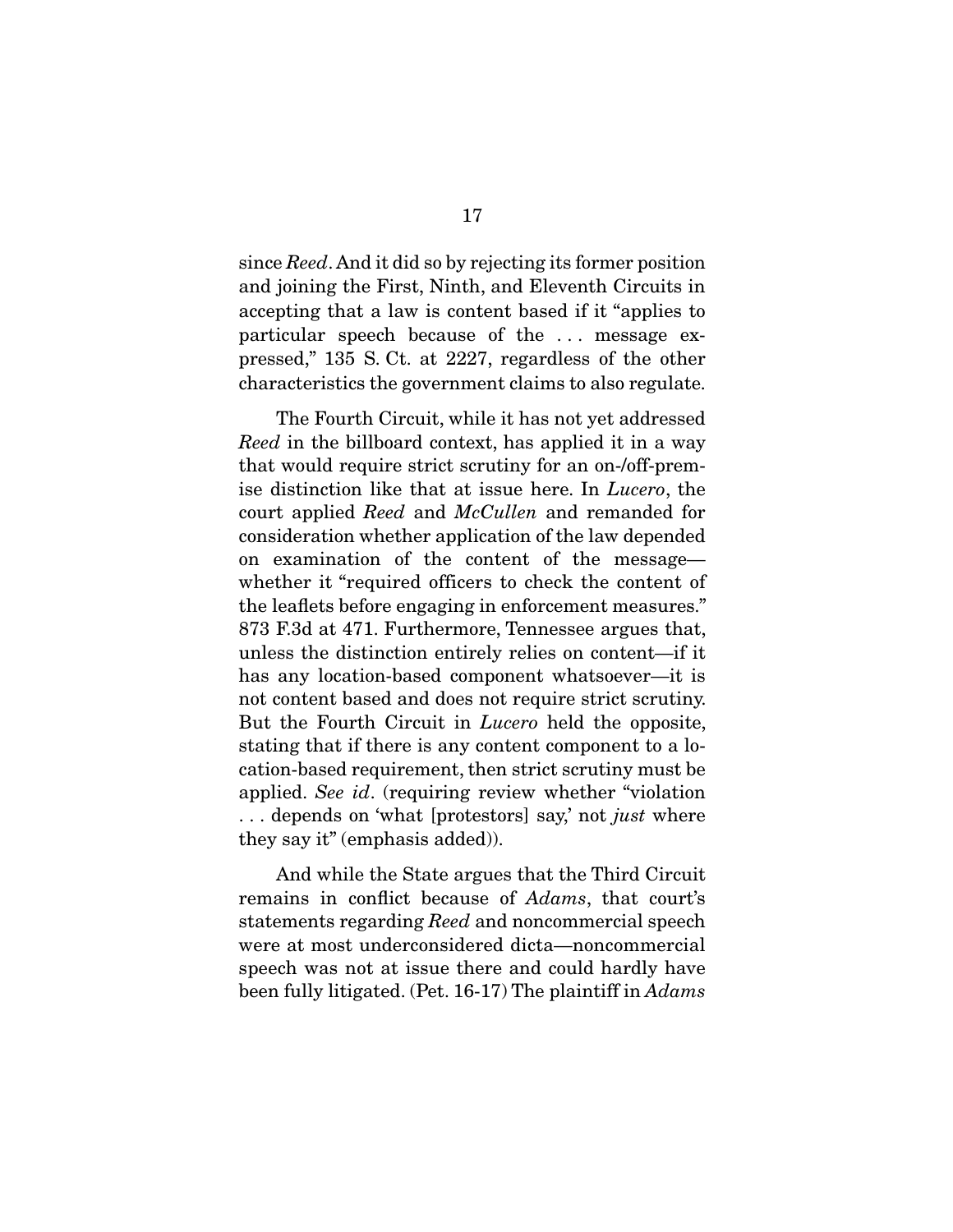challenged regulations as applied to commercial speech.<sup>11</sup> Adams therefore followed the prevailing pattern of applying the intermediate scrutiny required by Central Hudson Gas & Electric Corp. v. Public Service Commission, 447 U.S. 557 (1980). Adams, 930 F.3d at 207, 209; see, e.g., Contest Promotions, LLC v. City & Cty. of S.F., 874 F.3d 597, 600-01 (9th Cir. 2017) (applying "Central Hudson's longstanding intermediate scrutiny framework").

As Adams was a commercial speech case, any discussion of noncommercial speech—including any discussion of Reed—was dicta. And "dicta is not binding on anyone for any purpose." Edwards v. Prime Inc., 602 F.3d 1276, 1298 (11th Cir. 2010). Indeed, because dicta is so easily reconsidered, it can hardly be the basis for a circuit split, or prepare this Court for the deep consideration of an issue required when resolving a split.<sup>12</sup>

<sup>&</sup>lt;sup>11</sup> See Richards Statement of Undisputed Facts  $\P$  25, Adams Outdoor Advert. Ltd. P'ship v. Pa. Dep. of Transp., No. 17-1253 (E.D. Pa. Apr. 16, 2018), ECF No. 31-2 (noting sign constructed to "advertise businesses"); Adams Statement of Undisputed Facts ¶ 2, id. (E.D. Pa. May 2, 2018), ECF No. 37-1.

 $12$  Adams also relied on precedent overruled by Reed. The court in Rappa v. New Castle County, 18 F.3d 1043 (3d Cir. 1994), created a "significant relationship" test to avoid scrutiny of "literal[ly]" content-based laws that the court felt did "not raise [typical First Amendment] concerns." Id. at 1054, 1063, 1065-66. But Reed held that courts may not ignore the fact that a law is content based "on its face" by instead determining, through some contextbased inquiry, that it has a "benign motive." Reed, 135 S. Ct. at 2228.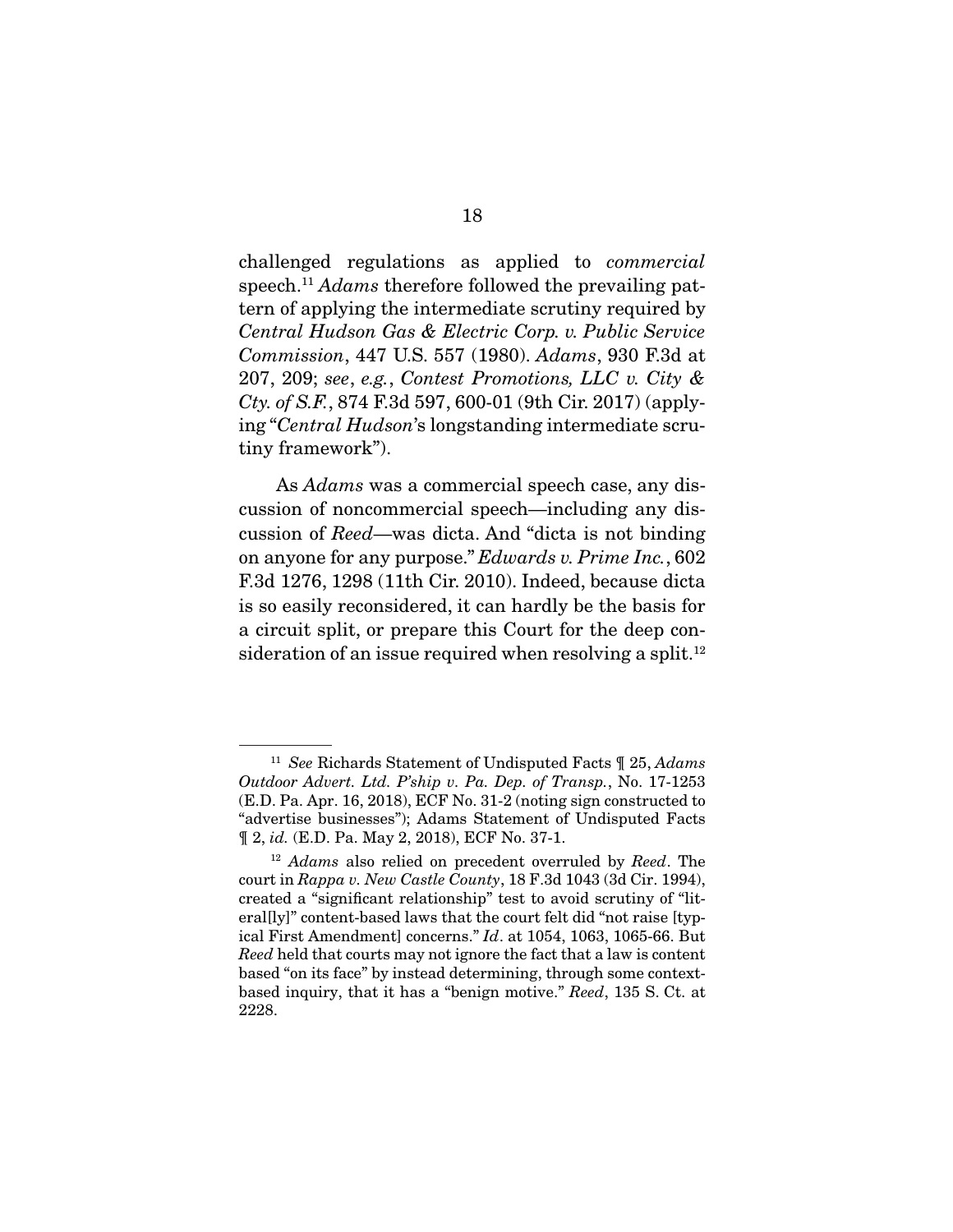"There is some question," however, whether Reed's strict framework for determining content neutrality applies to "traditional commercial speech jurisprudence, and if so, whether this would alter the Central Hudson framework." Ocheesee Creamery LLC v. Putnam, 851 F.3d 1228, 1234 n.7 (11th Cir. 2017). As just noted, the Third Circuit applied intermediate scrutiny to the commercial speech in Adams. In reviewing several of the cases Tennessee cites here, the Ninth Circuit distinguished Reed as applying only to noncommercial speech and held that intermediate scrutiny continues to apply to commercial speech. See Contest Promotions, 874 F.3d at 600, 604 (noting noncommercial signs exempt and distinguishing between commercial and noncommercial off-premise signs); ArchitectureArt, LLC v. City of San Diego, 745 F. App'x 37, 38 (9th Cir. 2018) (unpublished) (upholding "Ordinance [provisions as] permissible regulations of commercial speech").13 It is, therefore, too early to tell whether there will be any circuit conflict as to noncommercial speech and the on-/off-premise distinction.

<sup>&</sup>lt;sup>13</sup> The district court, apparently without being called to, addressed the on-/off-premise distinction and then applied Reed's reasoning on noncommercial speech to the commercial speech at issue. See ArchitectureArt, LLC v. City of San Diego, 231 F. Supp. 3d 828, 839 (S.D. Cal. 2017); but see Appellant's Reply Br. at 30, ArchitectureArt, LLC v. City of San Diego, No. 17-55645 (9th Cir. Feb. 2, 2018), ECF No. 26 (noting that ArchitectureArt had not "asserted the argument that the on-premise v. off-premise distinction is unconstitutional"). Regardless, as noted above, the Ninth Circuit analyzed and upheld the ordinance as commercial speech.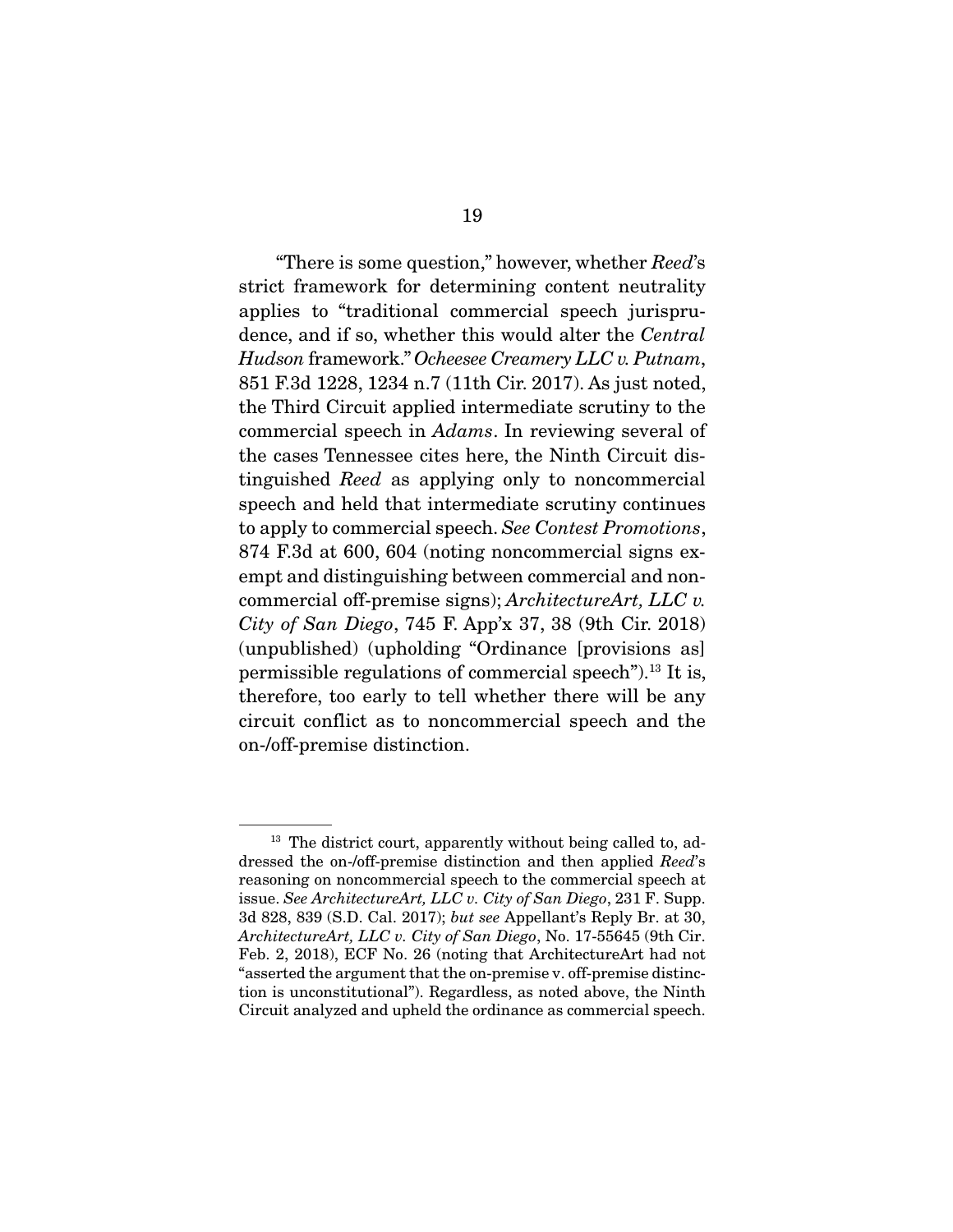There is likewise no current conflict among the state supreme courts as to the application of Reed to noncommercial speech. (Pet. 24-25 (asserting conflict)) The State cites to Texas, Connecticut, and Minnesota for their part in the pre-Reed conflict.  $(Id.)$  But, in light of Reed, the Texas Court of Appeals invalidated that state's law, which had allowed only on-premise noncommercial speech. Auspro Enters., LP v. Tex. Dep't of Transp., 506 S.W.3d 688, 699 (Tex. App. 2016). And the legislature then revised the law before the Texas Supreme Court could even finish its review. Tex. S.B. 2006, 85th Leg., ch. 964, §§ 6, 7, 33(3) (2017), codified at Tex. Transp. Code  $\S 391.031$ ; Tex. Dep't of Transp. v. Auspro Enters., LP, No. 17-0041, 2018 Tex. LEXIS 298, at \*1 (Apr. 6, 2018) (unpublished) (dismissing as moot).

 Although the Connecticut Supreme Court has not ruled on the on-/off-premise distinction since Reed, it recently held that an ordinance was unenforceable against a resident's noncommercial message. See Kuchta v. Arisian, 187 A.3d 408, 410 (Conn. 2018). And its grounds for doing so, that such messages cannot be regulable "advertising" under state law, id. at 410, 420, would lead to a similar outcome as the one here: protection for noncommercial speech.

 The Minnesota Supreme Court likewise has not ruled on the issue since Reed. Given that jurisdictions like Texas and Indianapolis, Indiana, have already moved to revise their laws in compliance with Reed, see GEFT Outdoor LLC v. Consol. City of Indianapolis and Cnty. of Marion, Ind., 187 F. Supp. 3d 1002, 1006 (S.D. Ind. 2016), it is possible that no split will develop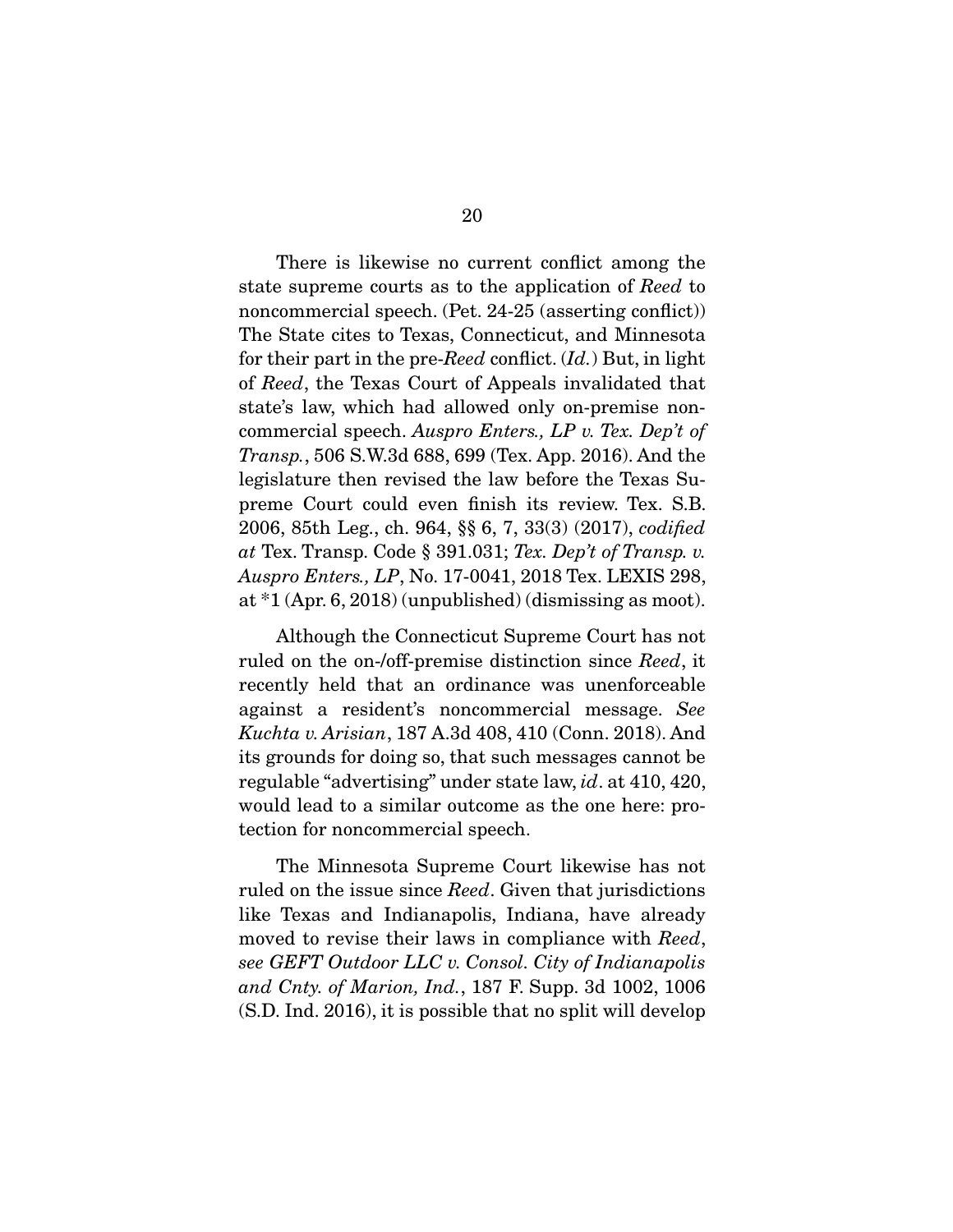across the state supreme courts. It is simply too early to tell.

 Lastly, as with the examination test, Tennessee tries to establish a circuit split based on district court decisions. But even if disagreement between district courts could be considered a circuit split under Rule 10, the cases here do not support the State's position.

 Both Western District of Texas decisions upon which the State relies agreed that Reed did not overrule *Metromedia* and *Central Hudson* on the applicability of intermediate scrutiny to commercial speech. See Reagan Nat'l Advert. of Austin, Inc. v. City of Cedar, 387 F. Supp. 3d 703, 712 (W.D. Tex. 2019); Reagan Nat'l Advert. of Austin, Inc. v. City of Austin, 377 F. Supp. 3d at 670. The City of Cedar court then held that the on- /off-premise distinction as applied to noncommercial speech was content based. 387 F. Supp. 3d at 713. Addressing commercial speech, the City of Austin court held that the *Thomas* holding on noncommercial speech was inapplicable, 377 F. Supp. 3d at 680 n.8, and applied Central Hudson, id. at 682. But it further noted that any application of the sign code to noncommercial speech passed scrutiny because the code allowed noncommercial signs wherever it "permits commercial" ones, id. at 682, and it noted evidence in the record of allowed noncommercial signs, id. at 682 n.11.

 And the other district court cases the State cites, (Pet 19-20) similarly suggest only that Reed does not apply to commercial speech. See GEFT Outdoor, 187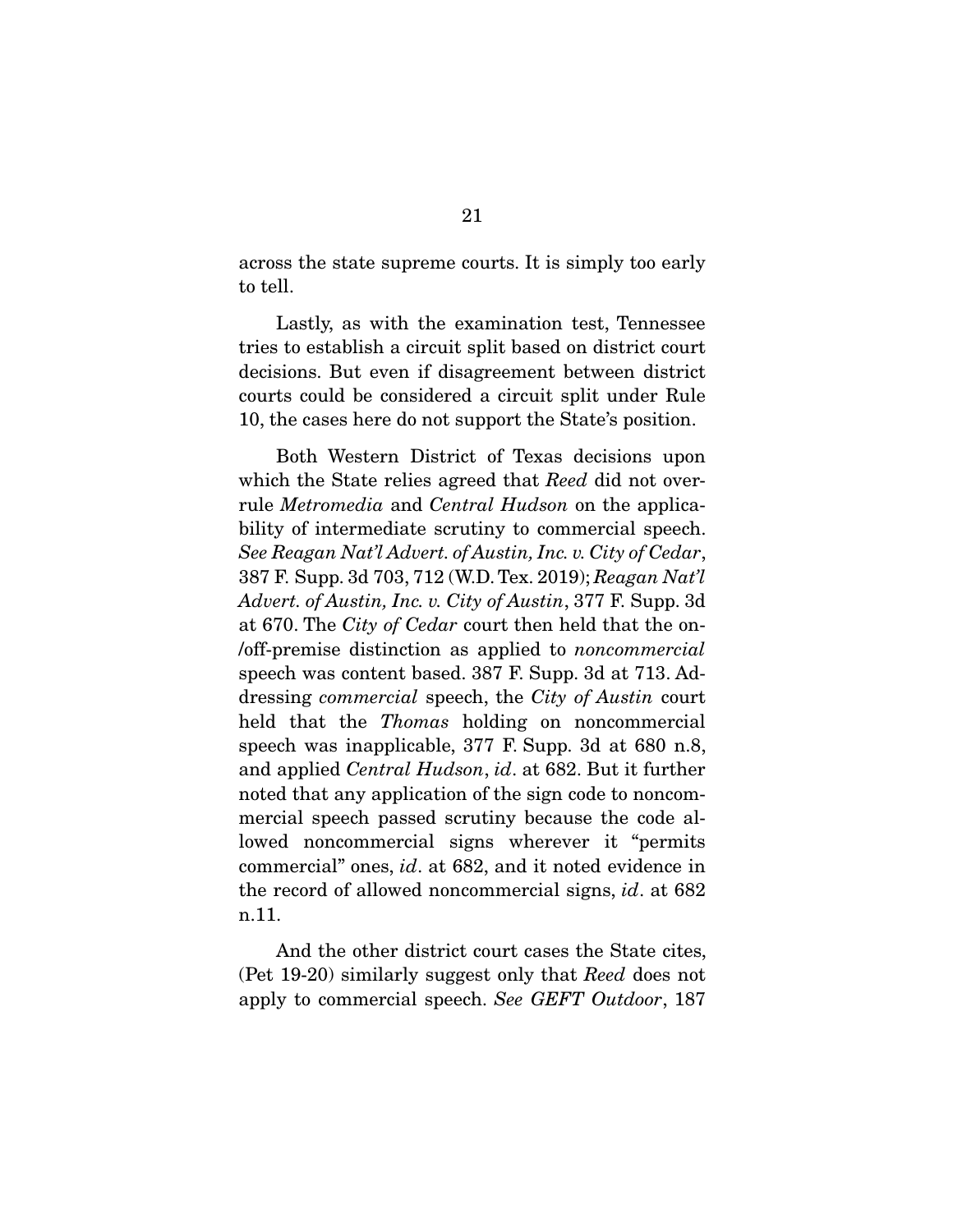F. Supp. 3d at 1009, 1016-17 (noting city amended ordinance to comply with Reed by exempting noncommercial speech, and following *Central Hudson* as to commercial speech); Citizens for Free Speech, LLC v. Cty. of Alameda, 114 F. Supp. 3d 952, 968 (N.D. Cal. 2015) (noting that ordinance "explicitly regulates only commercial speech" (emphasis in original)); Lamar Central Outdoor, LLC v. City of Los Angeles, 199 Cal. Rptr. 3d 620, 630 (Ct. App. 2016) (noting that Reed did not "eliminate the distinction between commercial and noncommercial speech" for the commercial signs at issue); see also Lone Star Sec. & Video, Inc. v. City of L.A., 827 F.3d 1192, 1198 n.3 (9th Cir. 2016) (noting that laws restricting "only commercial speech are content based," but nonetheless "need only withstand intermediate scrutiny" under Central Hudson); Mass. Ass'n of Private Career Sch. v. Healey, 159 F. Supp. 3d 173, 192-93 (D. Mass. 2016) (collecting cases holding that Reed did not affect the on-/off-premise distinction for commercial speech).

 Despite this consensus, there are many cases in the area of commercial speech, and one has recently created some variation as to the standard applicable to such speech after Reed. See L.D. Mgmt. Co. v. Thomas, No. 3:18-cv-722-JRW, 2020 U.S. Dist. LEXIS 72593 (W.D. Ky. Apr. 24, 2020) (unpublished). The Western District of Kentucky held that the intermediate scrutiny applicable to commercial speech has "inched closer to strict scrutiny."  $Id.$  at  $*4.$  And, even though this Court has held that the aesthetics and traffic safety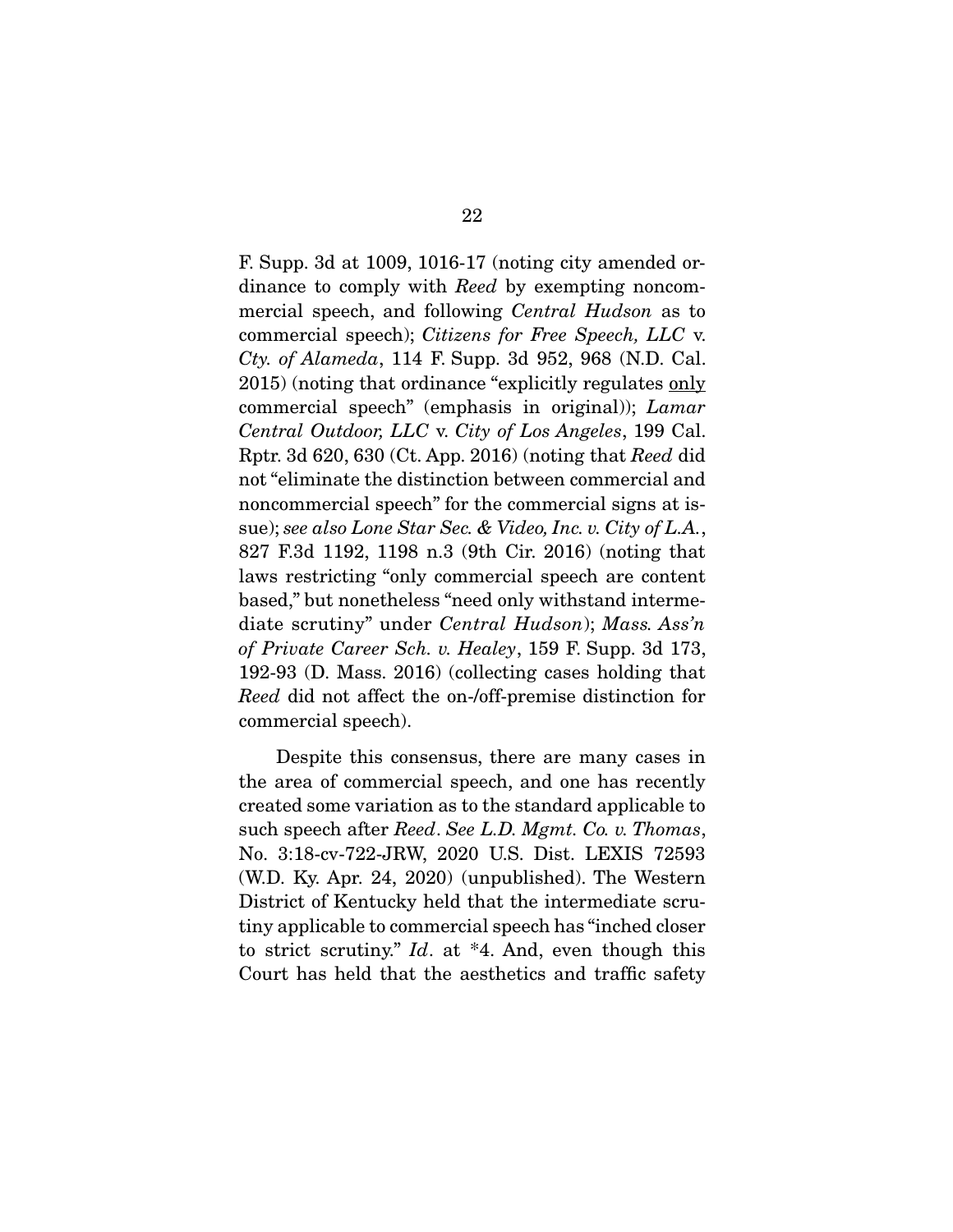interests meet the "substantial governmental interest" necessary for commercial speech, Metromedia, 453 U.S. at 507-08, the court in L.D. Management held that they were insufficient to sustain Kentucky's law, 2020 U.S. Dist. LEXIS 72593, at \*4-5. If affirmed on appeal, and Respondent advances no guess as to how the Sixth Circuit might rule, L.D. Management could create a circuit split meriting this Court's attention.

 Thus, except in dicta in a case dealing with commercial speech, there is no conflict after Reed. The courts of appeals agree that the on-/off-premise distinction, when applied to noncommercial speech, triggers strict scrutiny. Indeed, the question raised by many of the district courts is the applicability of Reed to commercial speech, and that is where the greatest potential for circuit conflict exists. But, as this case deals with noncommercial speech, it would be an inappropriate vehicle for resolving such (potential as yet) concerns.

#### **4. The decision below enforced** *Reed***.**

 As discussed above, the decision below applied Reed's direction that lower courts cease justifying content-based laws as content neutral when they had some benign motive or added other, content-neutral factors to their distinctions. Cf. Wagner I, 577 F. App'x at 495 (asserting that "there are content-based distinctions and 'content-based distinctions' "). If a law is content based at the first step of the content-neutrality analysis, that is, if it relies on content or otherwise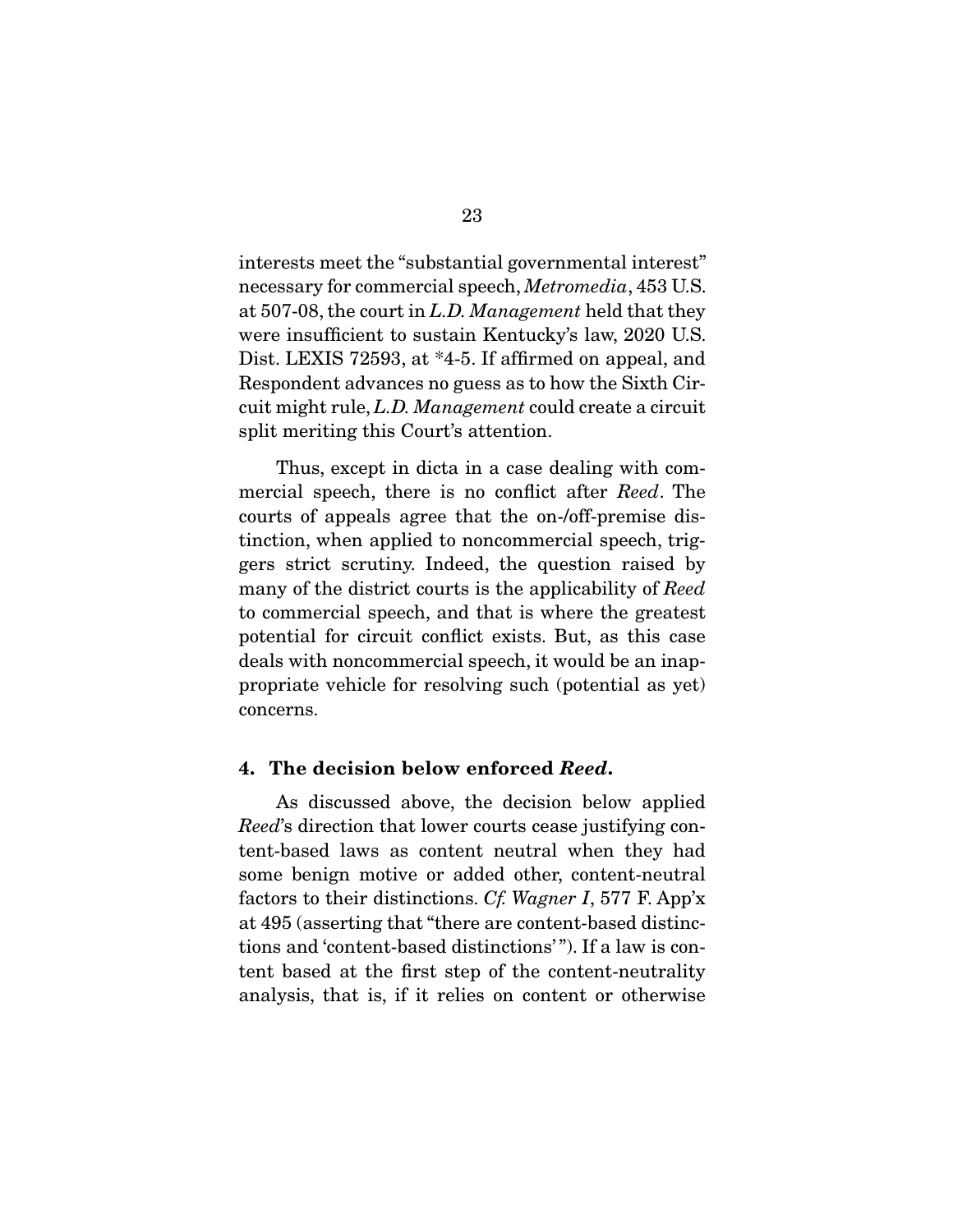"draws distinctions based on the message a speaker conveys," then it is content based. Reed, 135 S. Ct. at 2227. This Court rejected all the other "objective" factors the Ninth Circuit had believed sufficient to outweigh the content-dependent elements of the law. Id. at 2226.

 That is what the Sixth Circuit did in the decision below. The Sixth Circuit noted that the Act allows certain signs, without even requiring a permit, as long as they contain particular content: advertising for onpremise activities. App. 15a. It detailed the thorough, multi-layered examination of a sign's content that must take place before a "Tennessee official decides" whether particular speech will be allowed. App. 15a-17a. It discussed all the ways the Act depends on content, even accounting for the location-based elements of the law. App. 17a-19a. And it then rejected attempts to ignore the law's content-based distinctions because of the state's motivations and justifications. App. 19a-20a.

 The State nonetheless faults the decision below for failing to apply a relationship test first developed in Wheeler v. Commissioner of Highways, 822 F.2d 586 (6th Cir. 1987). (Pet. 25, 34-36; see also id. at 13 (noting that the distinction there is "materially identical" to that at issue here)) But that relationship test directly contradicts Reed, as demonstrated by Wheeler's reasoning. The court there acknowledged that the on-/off-premises distinction is content based on its face—that it "is a function of the sign's message." Wheeler, 822 F.2d at 591. But the court then redefined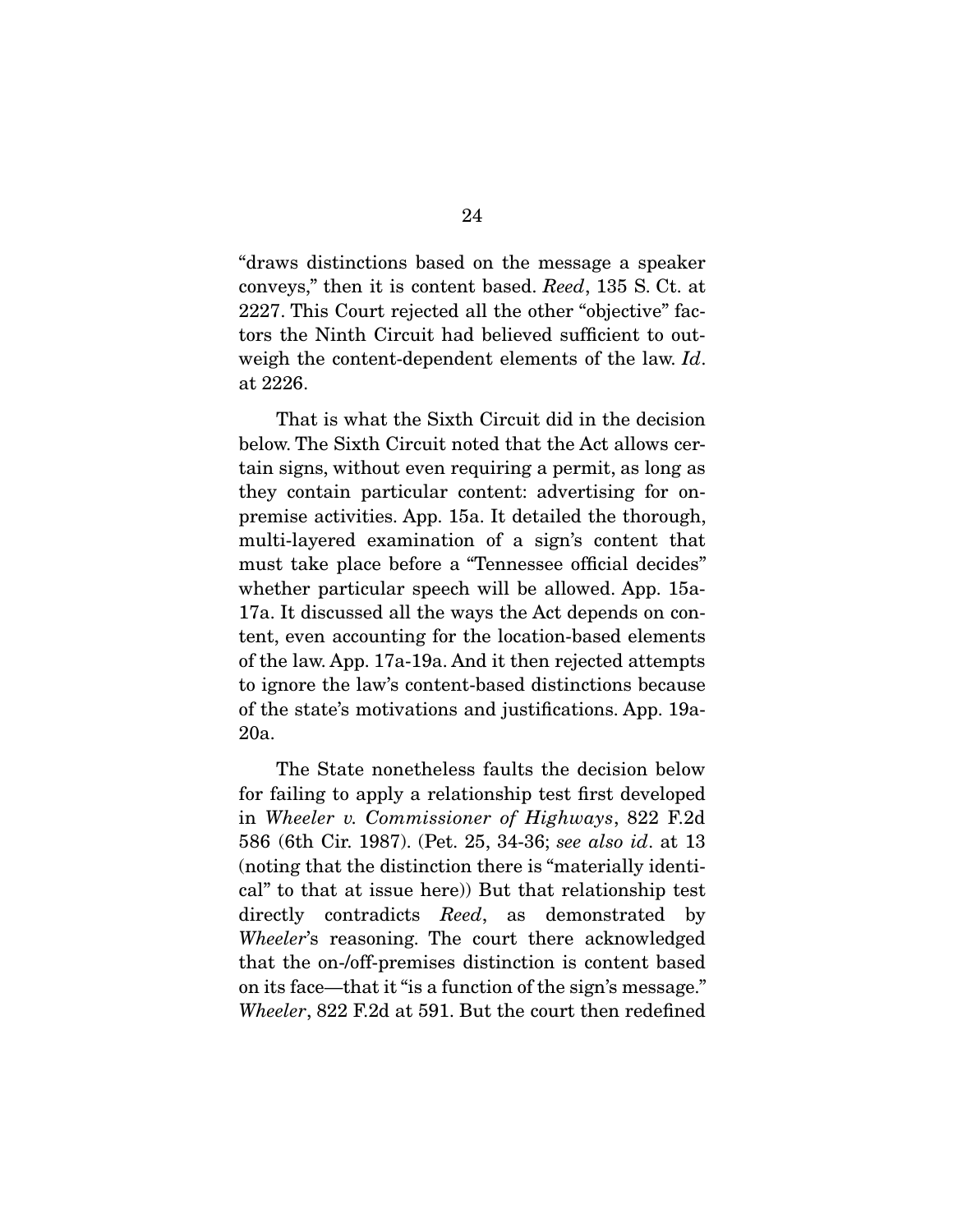what it means to be content based, turning it into a "term of art," Wagner I, 577 F. App'x at 495, because the State could justify the law as aimed at a secondary effect, at the "relat[ionship] to an activity on the premises." Wheeler, 822 F.2d at 590.

 That is exactly what Reed prohibits. And this Court already remanded a similar Sixth Circuit case, ordering it to reconsider the reasoning descending from Wheeler in light of Reed. See Wagner, 135 S. Ct. at 2888.14 The State would now ignore or define away the content-based nature of the distinction, rather than justify it as the Wheeler court had done. The decision below called this new approach "specious," App. 18a, but it is a distinction without a difference. Either approach contradicts Reed and this Court's First Amendment jurisprudence. To escape strict scrutiny, a law cannot be part content based and part something else; it must have "nothing" to do with content. Forsyth Cty. v. Nationalist Movement, 505 U.S. 123, 134 (1992).

 Furthermore, far from "the most egregious flaw in the decision below," the court correctly respected the implications of Justice Alito's decision to join the majority in Reed rather than concur in the judgment only. That he did not trigger *Marks v. United States*, 430 U.S. 188 (1977), and make his the controlling opinion, but instead chose to join the opinion of the Court, must

<sup>&</sup>lt;sup>14</sup> See Wagner v. City of Garfield Heights,  $675$  F. App'x 599, 603 (6th Cir. 2017) ("Wagner II") (unpublished) (noting remand after reliance on H.D.V.-Greektown, LLC v. City of Detroit, 568 F.3d 609 (6th Cir. 2009)); H.D.V.-Greektown, 568 F.3d at 622 (citing Wheeler on the on-/off-premises distinction).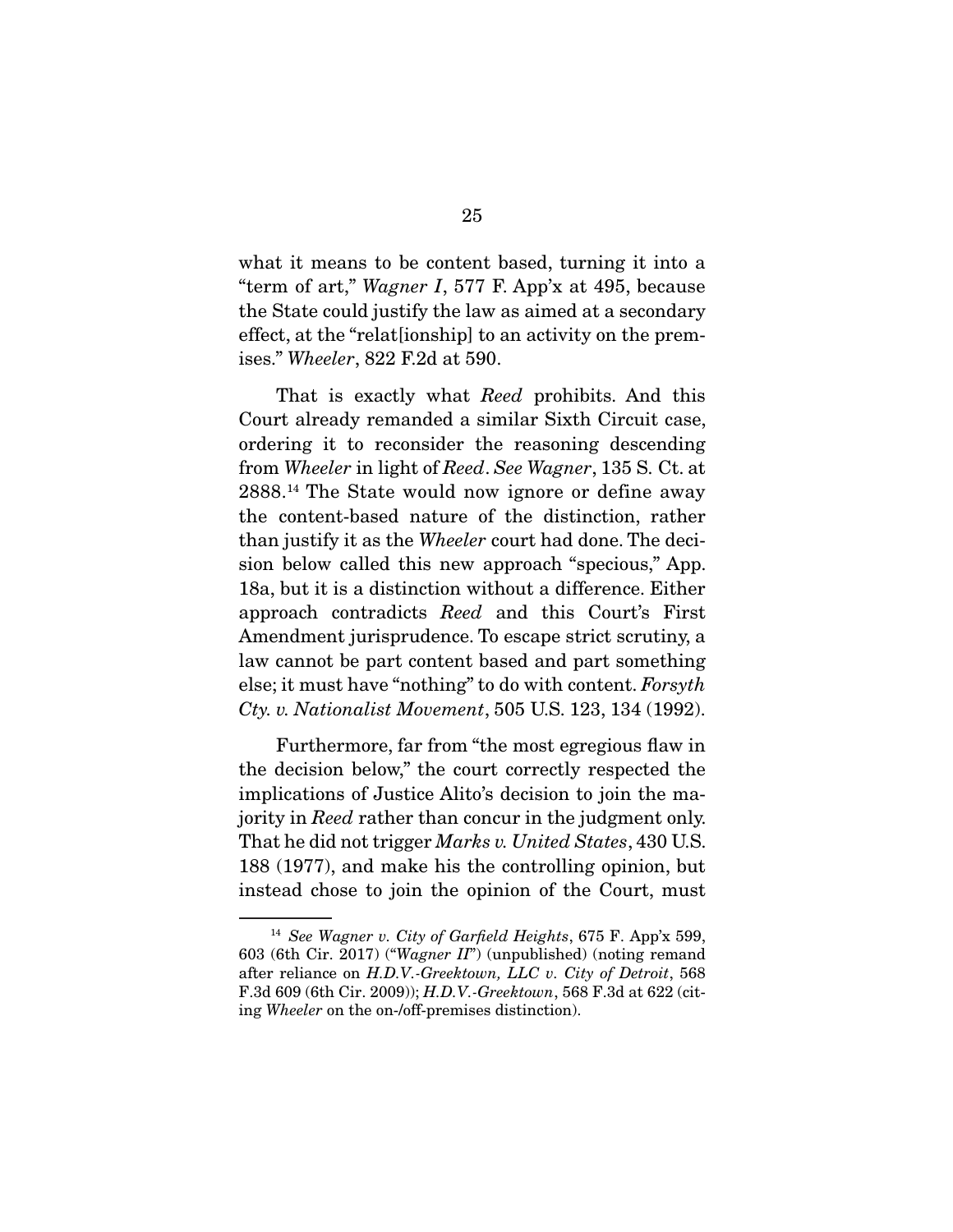mean something. In particular, courts must assume that his reference to a content-neutral on-/off-premise distinction refers to a distinction that is in fact content neutral, Reed, 135 S. Ct. at 2233 (Alito, J., concurring), and not to a specific exception in direct conflict with the Court's opinion.<sup>15</sup> Any other interpretation of Reed, one that triggers Marks even when there is an opinion of the Court, would invite interpretive chaos.

#### **5. Holding this case pending** *AAPC* **would not serve the interests of justice.**

 Should this Court conclude that plenary review of the decision below is not warranted, the State asks that the Court hold the Petition pending resolution of Barr v. American Association of Political Consultants, Inc., No. 19-631 (" $AAPC$ "). (Pet. 37) There are, admittedly, similarities between that case and this one: Both involve content-neutral laws—a ban on all robocalls and a ban on all billboards. Both have content-based exceptions benefitting commercial speech over other, noncommercial speech—allowing calls by anyone involved with government-backed loans and allowing onpremise commercial speech.

 There is, however, a great difference between the two cases. While AAPC presents a facial challenge to the automated-call restriction for cellular telephone

<sup>&</sup>lt;sup>15</sup> This is especially true given that the other factors Justice Alito lists—such as "[r]ules distinguishing between lighted and unlighted signs," or between placement on "private and public property"—clearly are content neutral. Reed, 135 S. Ct. at 2333.